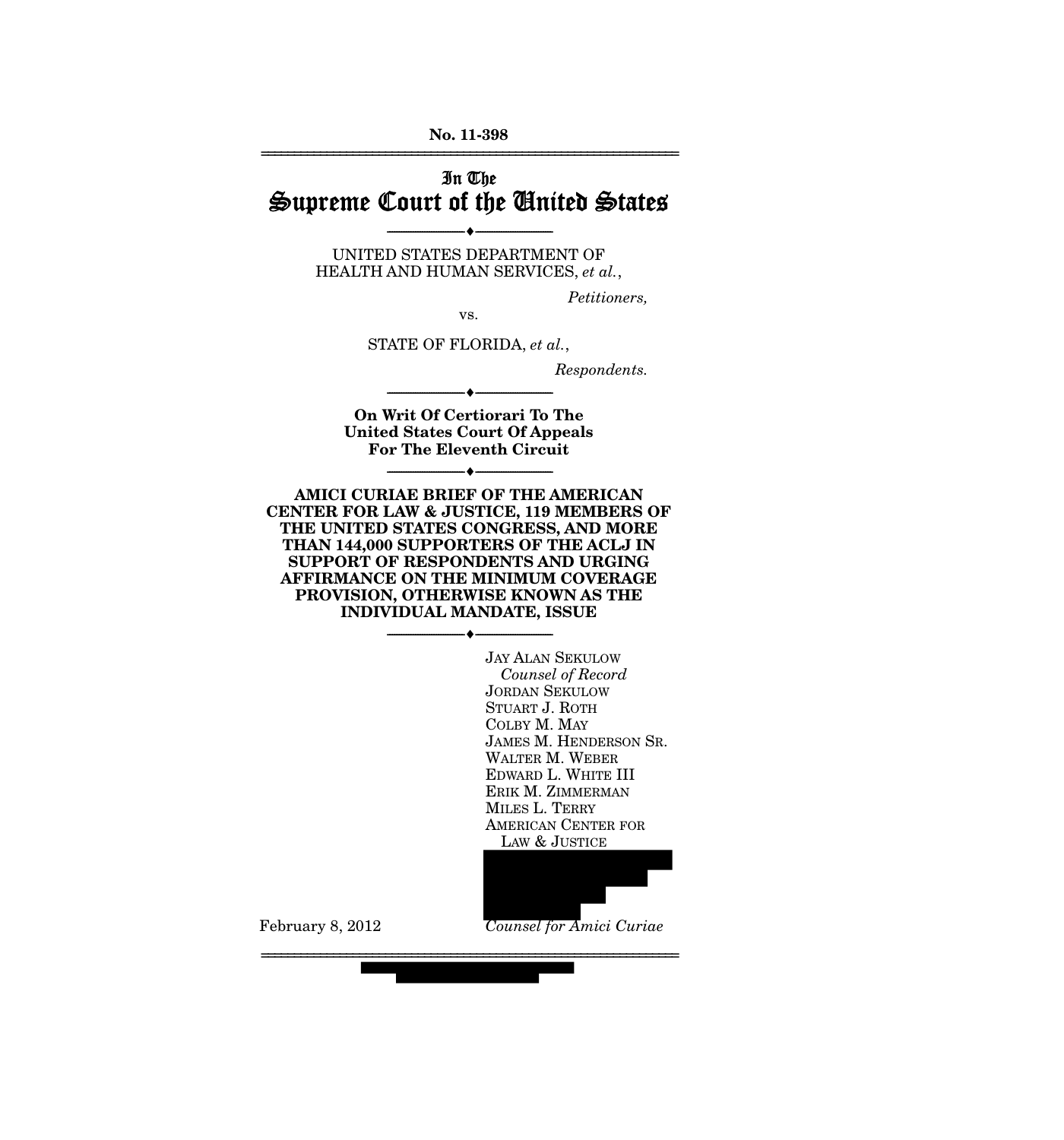# TABLE OF CONTENTS

| Page                                                                                                                                                                                                                                                        |                |
|-------------------------------------------------------------------------------------------------------------------------------------------------------------------------------------------------------------------------------------------------------------|----------------|
|                                                                                                                                                                                                                                                             | iii            |
| INTEREST OF THE AMICI CURIAE                                                                                                                                                                                                                                | 1              |
| SUMMARY OF THE ARGUMENT                                                                                                                                                                                                                                     | $\overline{4}$ |
|                                                                                                                                                                                                                                                             | 5              |
| THE INDIVIDUAL MANDATE EXCEEDS CON-<br>GRESS'S ENUMERATED POWERS                                                                                                                                                                                            | 5              |
| The individual mandate is not authorized<br>A.                                                                                                                                                                                                              | 6              |
| Lopez and Morrison emphasized that<br>1.<br>Congress may regulate voluntary eco-<br>nomic activity, but the individual man-<br>date regulates a person's <i>inactivity</i>                                                                                  | 7              |
| United States v. Lopez, 514 U.S. 549<br>a.                                                                                                                                                                                                                  | 8              |
| b. United States v. Morrison, 529 U.S.                                                                                                                                                                                                                      | 11             |
| The individual mandate exceeds the<br>$\mathbf{c}$ .<br>Commerce Clause power because it<br>does not regulate existing commer-                                                                                                                              | 12             |
| 2.<br>Wickard and Raich do not suggest that<br>Congress's authority to regulate local<br>economic activity, as an essential part<br>of a national scheme to regulate that<br>activity, gives rise to a newly-minted<br>power to force unwilling individuals | 13             |

i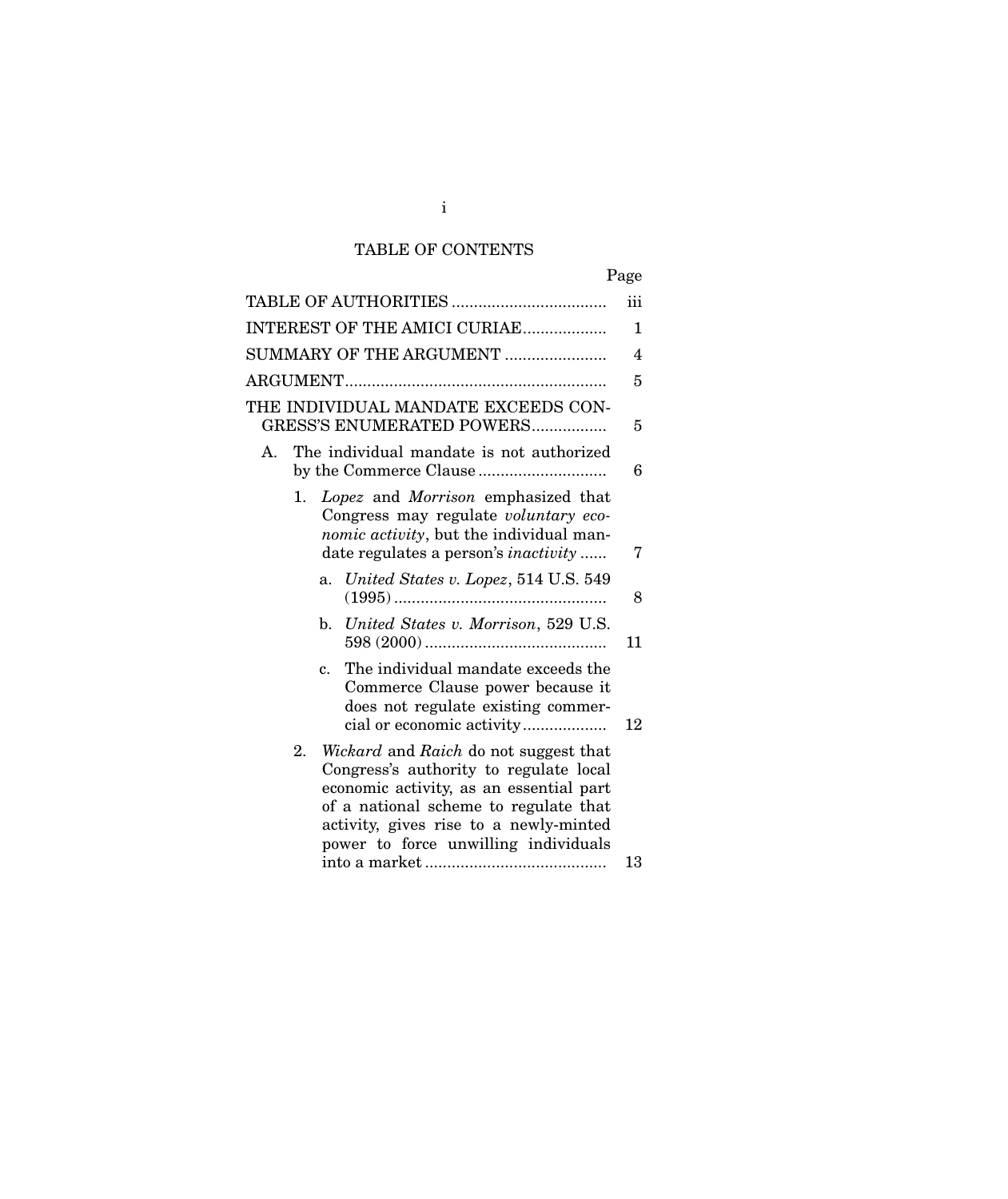# TABLE OF CONTENTS – Continued

| Page |
|------|
|------|

|    |    | a. Wickard v. Filburn, 317 U.S. 111                                                                                                                                                                                                                                                             | 14 |  |
|----|----|-------------------------------------------------------------------------------------------------------------------------------------------------------------------------------------------------------------------------------------------------------------------------------------------------|----|--|
|    |    | b. <i>Gonzales v. Raich</i> , 545 U.S. 1 (2005)                                                                                                                                                                                                                                                 | 15 |  |
|    |    | 3. Cases affirming Congress's power to<br>regulate an economic class of activities,<br>in the aggregate, do not support the<br>conclusion that Congress can regulate<br><i>all</i> uninsured individuals now because<br>some will receive health care that they<br>cannot pay for in the future | 19 |  |
|    | 4. | There is no support for the Federal<br>Government's conclusion that Congress<br>can regulate all Americans now, and<br>indefinitely for their entire lives, based<br>on their "inevitable" future participa-                                                                                    | 23 |  |
|    | 5. | As in Lopez and Morrison, the Federal<br>Government's arguments lack a judicially-<br>enforceable limiting principle and, if<br>accepted, would give rise to a federal                                                                                                                          | 24 |  |
| В. |    | The individual mandate is not authorized<br>by the Necessary and Proper Clause                                                                                                                                                                                                                  | 28 |  |
|    |    |                                                                                                                                                                                                                                                                                                 |    |  |

ii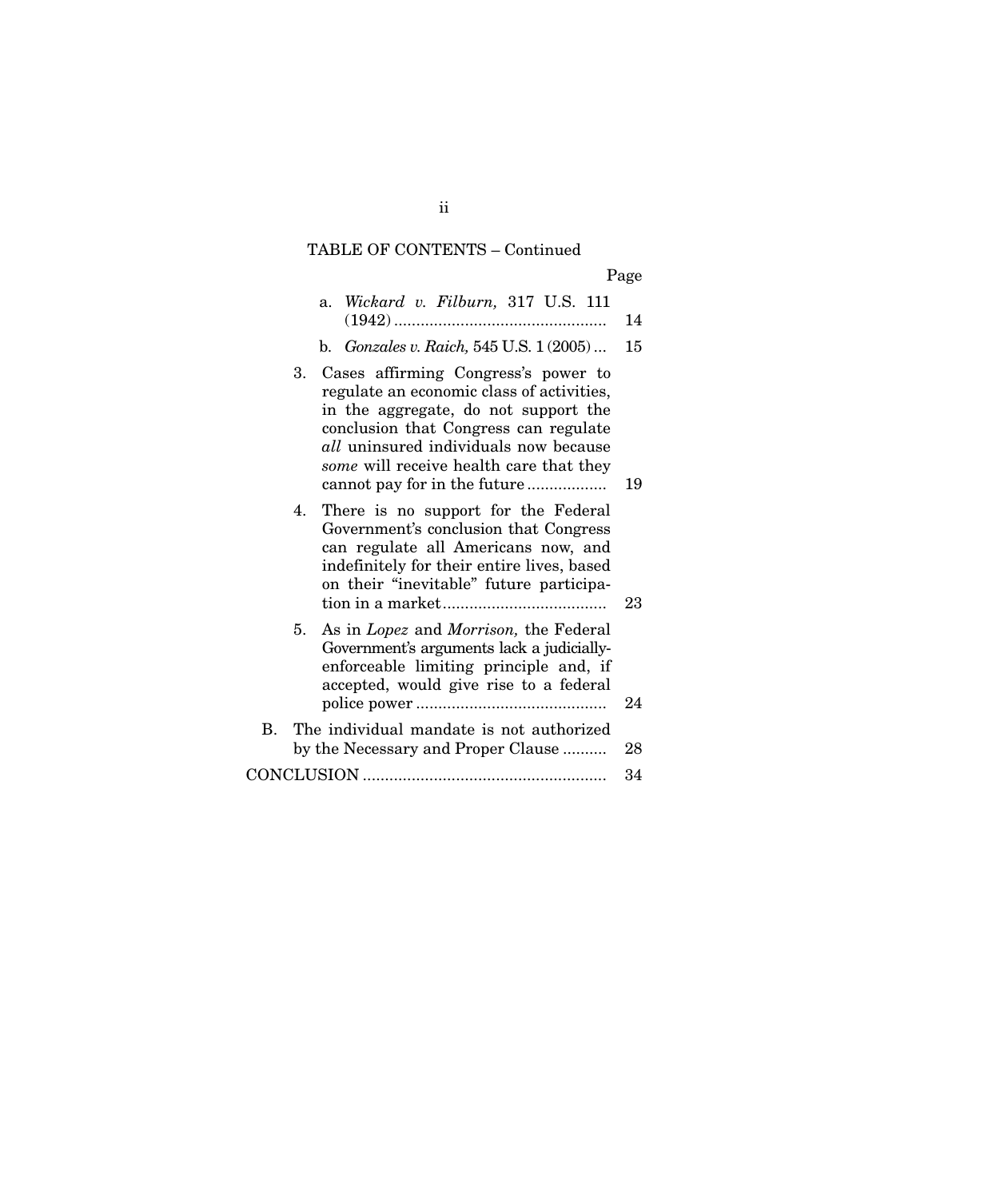# TABLE OF AUTHORITIES

## **CASES**

| Bond v. United States, 131 S. Ct. 2355 (2011)5                                                |
|-----------------------------------------------------------------------------------------------|
| FEC v. Wisconsin Right to Life, Inc., 551 U.S.                                                |
| Florida v. United States Dep't of Health & Hu-<br>man Servs., 716 F. Supp. 2d 1120 (N.D. Fla. |
| Free Enter. Fund v. Pub. Co. Accounting Over-                                                 |
| Gibbons v. Ogden, 22 U.S. (9 Wheat.) 1 (1824) 6                                               |
| Gonzales v. Raich, 545 U.S. 1 (2005)  passim                                                  |
| Gregory v. Ashcroft, 501 U.S. 452 (1991)24                                                    |
| Heart of Atlanta Motel v. United States, 379                                                  |
| Hodel v. Va. Surface Mining & Reclamation                                                     |
| Katzenbach v. McClung, 379 U.S. 294 (1964)20, 22                                              |
| McConnell v. FEC, 540 U.S. 93 (2003)1                                                         |
| McCulloch v. Maryland, 17 U.S. (4 Wheat.) 316                                                 |
| New York v. United States, 505 U.S. 144 (1992)5                                               |
| Perez v. United States, 402 U.S. 146 (1971)20                                                 |
| Pleasant Grove City v. Summum, 555 U.S. 460                                                   |
| Printz v. United States, 521 U.S. 898 (1997)6, 7, 28                                          |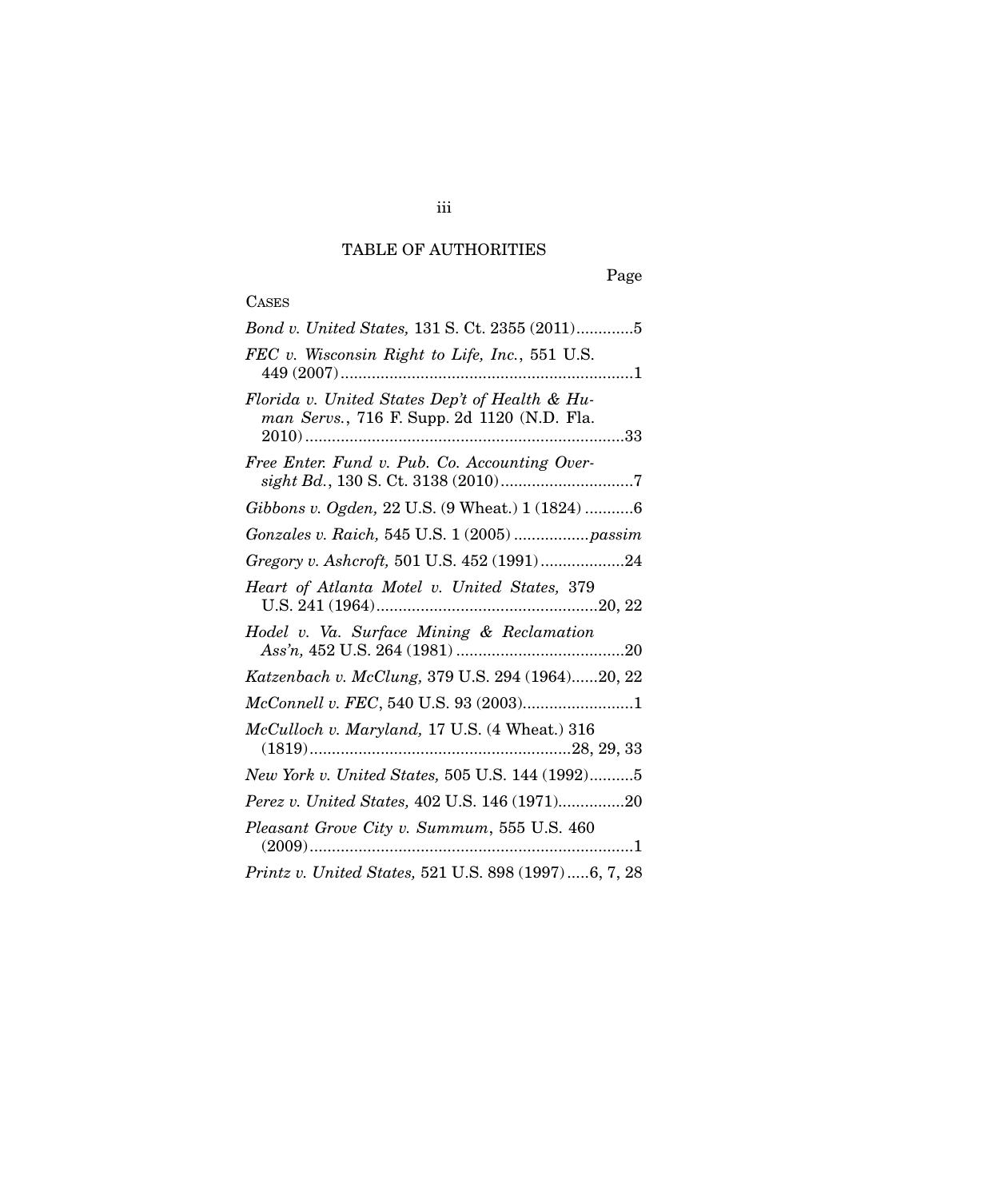# TABLE OF AUTHORITIES – Continued

| TMLC v. Obama, 651 F.3d 529 (6th Cir. 2011)18         |
|-------------------------------------------------------|
| United States v. Bruce, 405 F.3d 145 (3d Cir.         |
| United States v. Comstock, 130 S.Ct. 1949             |
| United States v. Lopez, $514$ U.S. $549$ (1995)passim |
| United States v. Morrison, 529 U.S. 598 (2000) passim |
| United States v. Salerno, 481 U.S. 739 (1987)18       |
| United States v. Stevens, 130 S. Ct. 1577 (2010)26    |
| U.S. Citizens Ass'n v. Sebelius, 754 F. Supp. 2d      |
| U.S. Term Limits v. Thornton, 514 U.S. 779            |
| Van Orden v. Perry, 545 U.S. 677 (2005) 1             |
| Wickard v. Filburn, 317 U.S. 111                      |
| <b>CONSTITUTIONAL PROVISIONS</b>                      |
|                                                       |
| <b>STATUTES</b>                                       |
|                                                       |
|                                                       |
|                                                       |
|                                                       |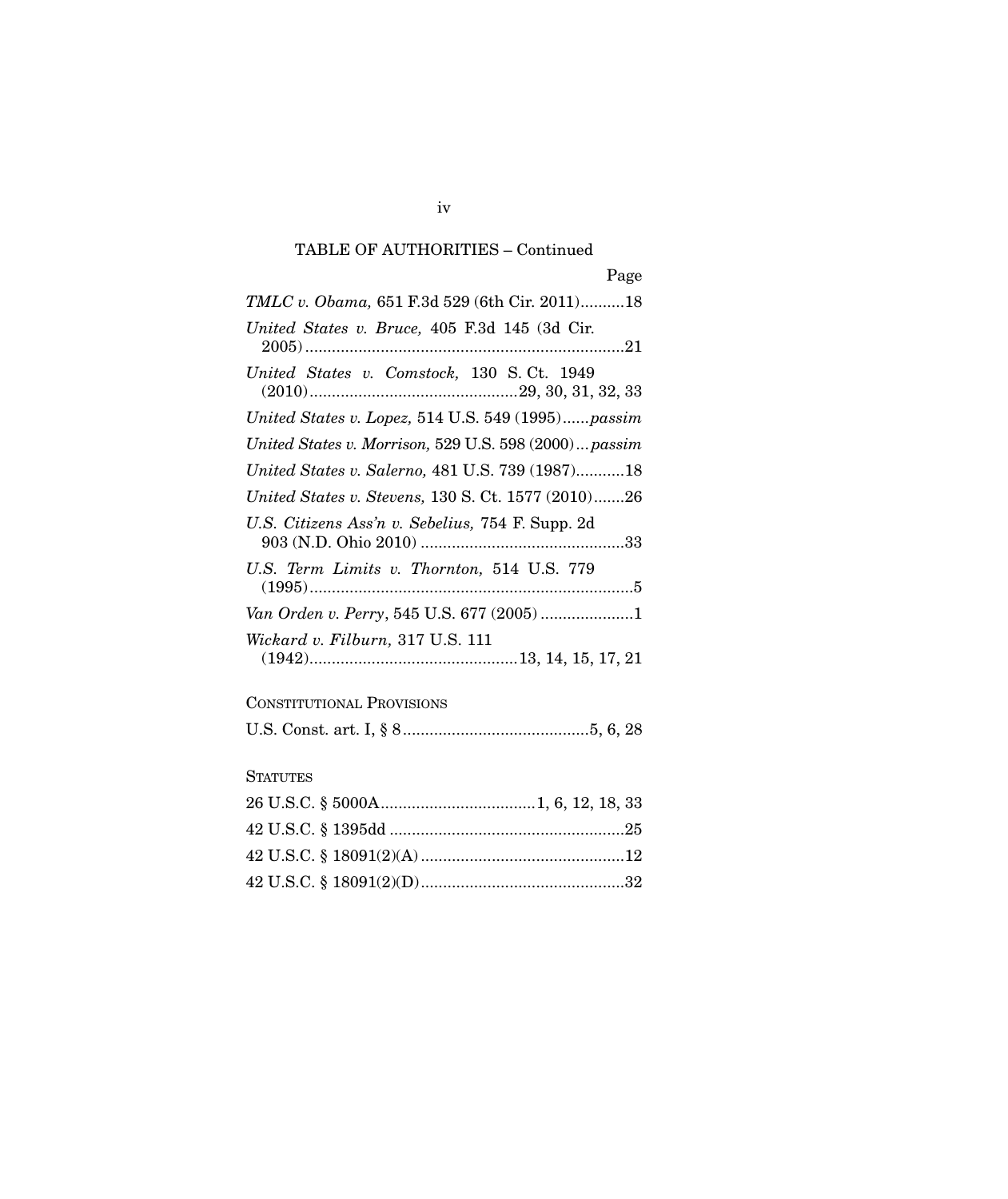# TABLE OF AUTHORITIES – Continued

| Page |
|------|
|      |
|      |
|      |
|      |
|      |

# OTHER SOURCES

| <i>The Federalist No. 45 (James Madison), George</i> |  |  |
|------------------------------------------------------|--|--|
|                                                      |  |  |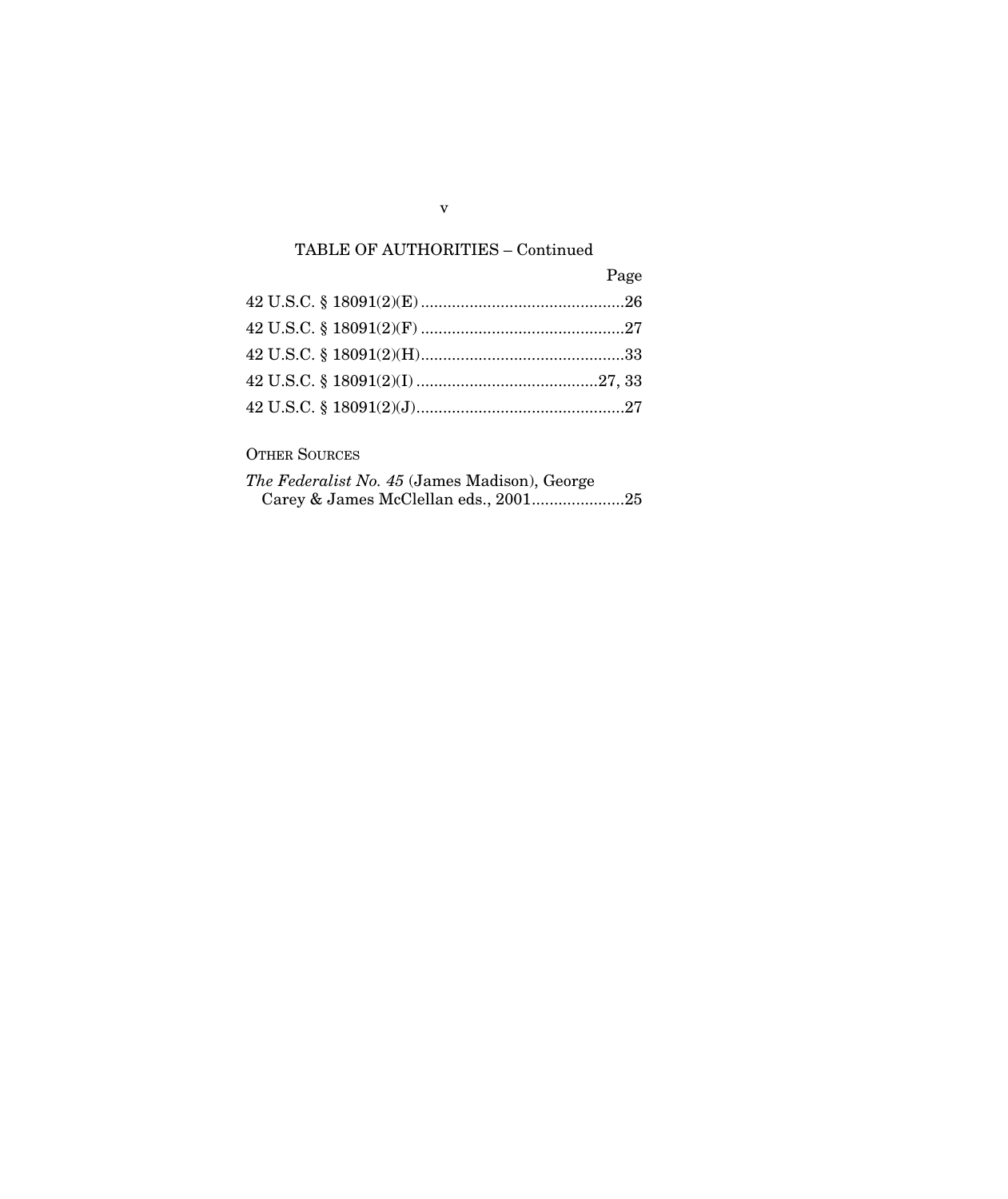#### **INTEREST OF THE AMICI CURIAE**

Amicus curiae, the American Center for Law & Justice ("ACLJ"), is an organization dedicated to defending constitutional liberties secured by law.<sup>1</sup> ACLJ attorneys have argued before this Court and other federal and state courts in numerous cases involving constitutional issues. *E.g.*, *Pleasant Grove City v. Summum*, 555 U.S. 460 (2009); *McConnell v. FEC*, 540 U.S. 93 (2003). ACLJ attorneys have also participated as amicus curiae in numerous cases involving constitutional issues before this Court and lower federal courts. *E.g.*, *FEC v. Wisconsin Right to Life, Inc.*, 551 U.S. 449 (2007); *Van Orden v. Perry*, 545 U.S. 677 (2005).

 The ACLJ has been active in litigation concerning the Patient Protection and Affordable Care Act of 2010 ("ACA" or "Act"), Pub. L. No. 111-148, 124 Stat. 119 (2010), Pub. L. No. 111-152, 124 Stat. 1029 (2010), in particular, with regard to the minimum coverage provision, otherwise known as the "individual mandate," 26 U.S.C. § 5000A, which requires millions of Americans to purchase and maintain Federal Government-approved health insurance from a private company for the remainder of their lives or be

<sup>&</sup>lt;sup>1</sup> No counsel for a party authored this brief in whole or in part. No person or entity aside from amici curiae, their members, and their counsel made a monetary contribution to the preparation or submission of this brief. The parties have filed notices with this Court consenting to the filing of amicus curiae briefs.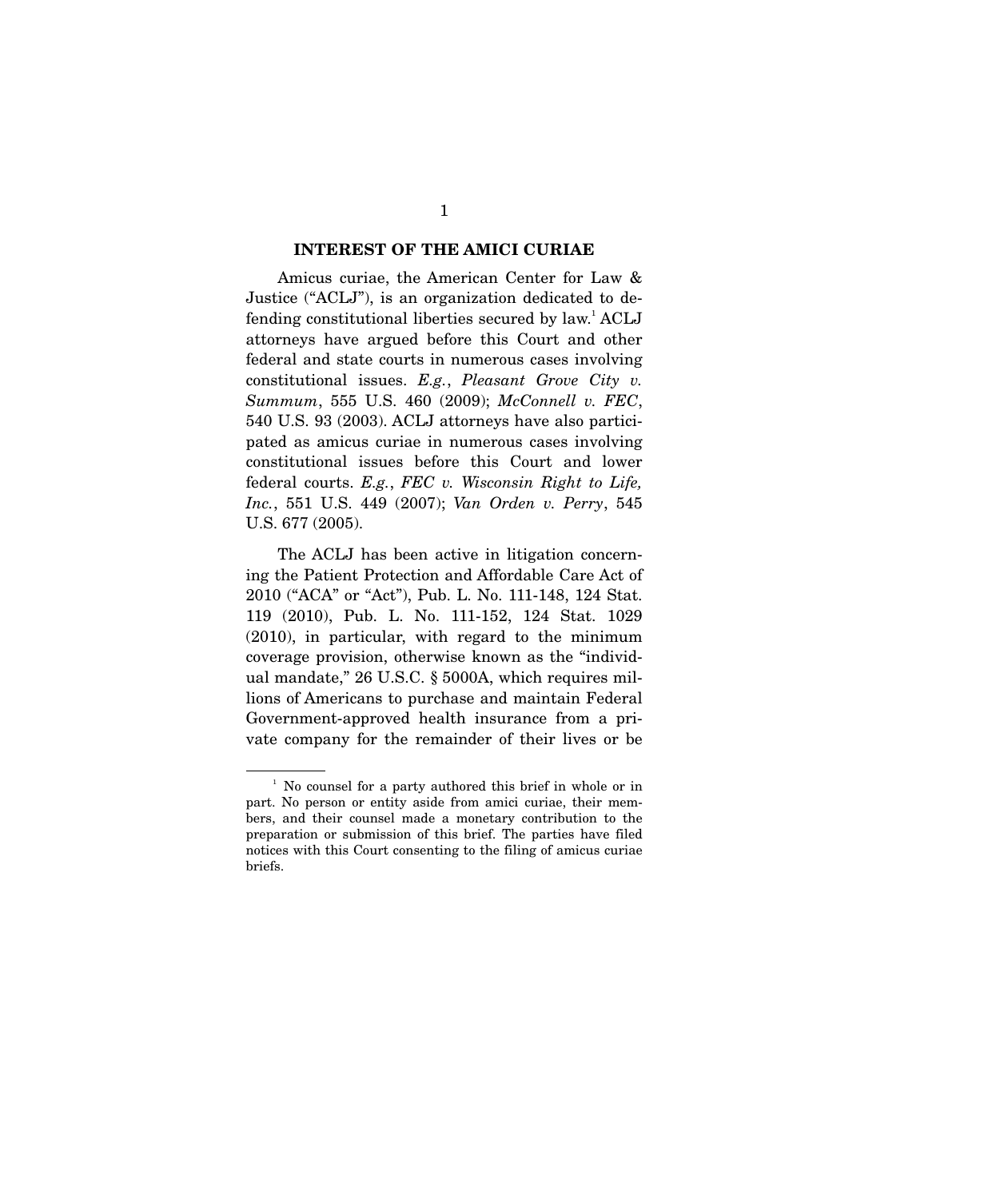penalized annually. The ACLJ has participated as an amicus curiae in briefs filed in support of the following challenges to the ACA: *Virginia v. Sebelius*, No. 3:10-CV-188-HEH (E.D. Va.), and Nos. 11-1057, 11- 1058 (4th Cir.); *TMLC v. Obama*, No. 10-2388 (6th Cir.); and *Florida v. United States Dep't of Health & Human Servs.*, No. 3:10-CV-91-RV-EMT (N.D. Fla.), Nos. 11-11021-HH, 11-11067-HH (11th Cir.), and Nos. 11-393, 11-400 (U.S.).

 Additionally, the ACLJ represents the plaintiffs in a challenge to the individual mandate: *Mead v. Holder*, No. 1:10-CV-00950-GK (D.D.C.), *appeal sub. nom. Seven-Sky v. Holder*, No. 11-5047 (D.C. Cir.). The ACLJ has recently filed a petition for a writ of certiorari in *Seven-Sky v. Holder*, No. 11-679 (U.S. Nov. 30, 2011). Accordingly, the ACLJ has an interest that may be affected by the instant case.

 This brief is also filed on behalf of United States Representatives Paul Broun, Robert Aderholt, Todd Akin, Rodney Alexander, Mark Amodei, Steve Austria, Michele Bachmann, Spencer Bachus, Lou Barletta, Roscoe Bartlett, Joe Barton, Rob Bishop, Diane Black, Marsha Blackburn, Charles Boustany, Kevin Brady, Mo Brooks, Larry Bucshon, Michael Burgess, Dan Burton, Francisco "Quico" Canseco, Eric Cantor, Steve Chabot, Howard Coble, Mike Coffman, Tom Cole, Mike Conaway, Chip Cravaack, Geoff Davis, Scott DesJarlais, Jeff Duncan, Blake Farenthold, Stephen Fincher, Chuck Fleischmann, John Fleming, Bill Flores, Randy Forbes, Virginia Foxx, Trent Franks, Cory Gardner, Scott Garrett, Bob Gibbs, Phil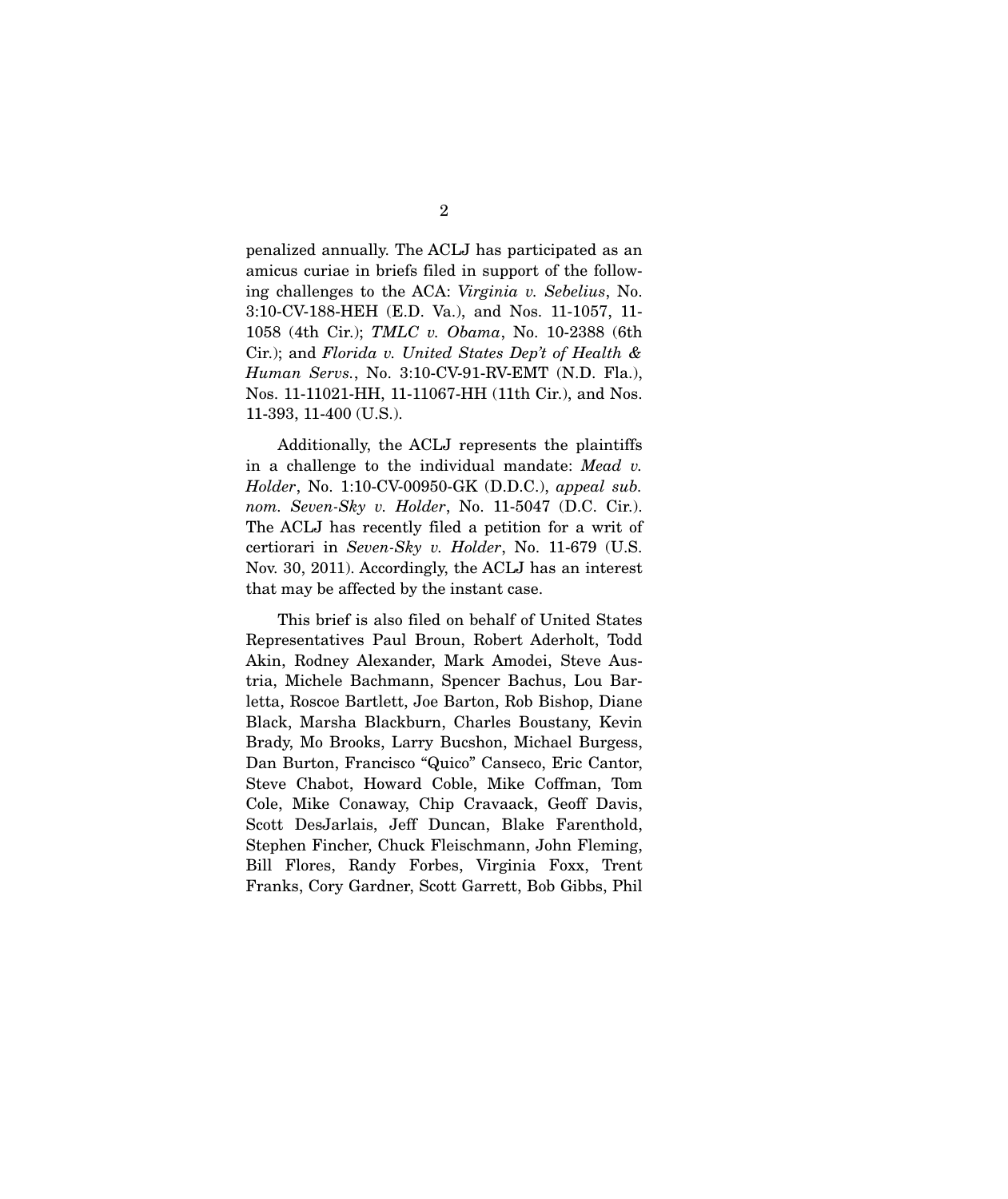Gingrey, Louie Gohmert, Bob Goodlatte, Tom Graves, Tim Griffin, Michael Grimm, Ralph Hall, Gregg Harper, Andy Harris, Vicky Hartzler, Jeb Hensarling, Wally Herger, Tim Huelskamp, Bill Huizenga, Randy Hultgren, Lynn Jenkins, Bill Johnson, Walter Jones, Jim Jordan, Mike Kelly, Steve King, Adam Kinzinger, John Kline, Raul Labrador, Doug Lamborn, Jeff Landry, James Lankford, Robert Latta, Billy Long, Blaine Luetkemeyer, Cynthia Lummis, Dan Lungren, Connie Mack, Donald Manzullo, Kenny Marchant, Kevin McCarthy, Michael McCaul, Tom McClintock, Thaddeus McCotter, Cathy McMorris Rodgers, Gary Miller, Jeff Miller, Randy Neugebauer, Alan Nunnelee, Pete Olson, Ron Paul, Steve Pearce, Mike Pence, Joe Pitts, Ted Poe, Mike Pompeo, Bill Posey, Tom Price, Ben Quayle, Denny Rehberg, Reid Ribble, Scott Rigell, Phil Roe, Todd Rokita, Dennis Ross, Ed Royce, Steve Scalise, Jean Schmidt, David Schweikert, Adrian Smith, Lamar Smith, Marlin Stutzman, Lee Terry, Scott Tipton, Michael Turner, Tim Walberg, Joe Walsh, Daniel Webster, Lynn Westmoreland, Joe Wilson, Rob Woodall, and Don Young, who are 119 members of the United States House of Representatives in the One Hundred Twelfth Congress. In addition, this brief is filed on behalf of more than 144,000 supporters of the ACLJ who specifically requested that they be included in this brief as an expression of support for the ACLJ's efforts to overturn the ACA.

 Amici curiae are dedicated to the founding principles of a limited Federal Government and the belief that the Constitution contains meaningful boundaries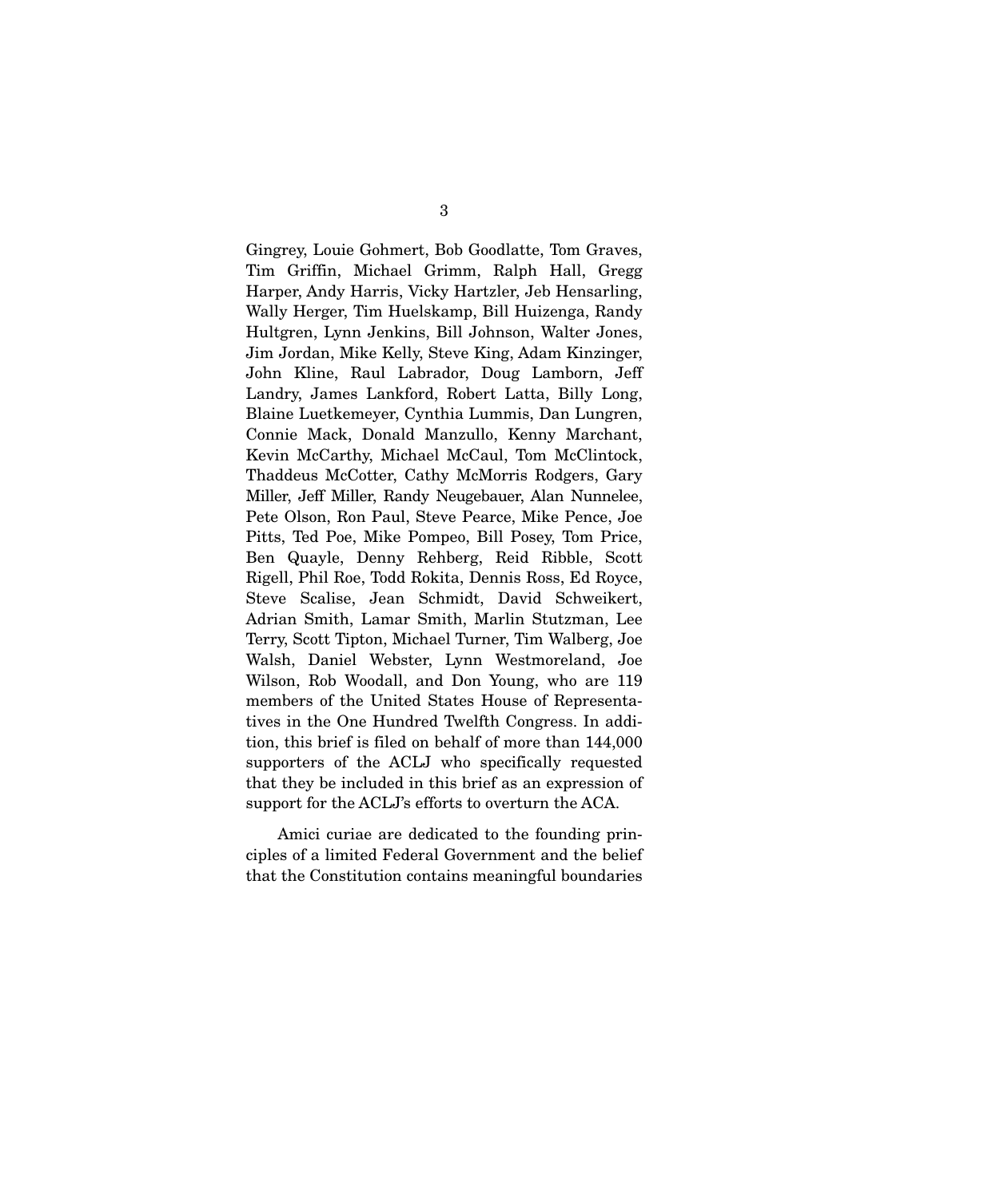that Congress may not trespass – no matter how serious the nation's healthcare problems. Amici curiae believe that the Constitution does not empower Congress to require Americans to purchase and maintain health insurance from a private company for the rest of their lives or pay an annual penalty. Amici curiae are deeply troubled by the fundamental alteration to the nature of our federalist system of government that would be required to recognize a novel Congressional power to mandate that citizens buy a product from a private company. Amici curiae urge this Court to rule the individual mandate unconstitutional and to declare the entire ACA invalid, since the unconstitutional individual mandate cannot be severed from the ACA.

### **SUMMARY OF THE ARGUMENT**

--------------------------------- ♦ ---------------------------------

This Court should affirm the United States Court of Appeals for the Eleventh Circuit's judgment that the individual mandate is unconstitutional. The individual mandate exceeds the outermost bounds of Congress's Article I authority and is inconsistent with the constitutional system of dual sovereignty that divides power between the federal and State governments. The individual mandate's unprecedented requirement to buy a product from a private company is inconsistent with our constitutional tradition. Although the ACA is the first federal law relying on the Commerce Clause to cross the line between *encouraging* increased market activity and *mandating*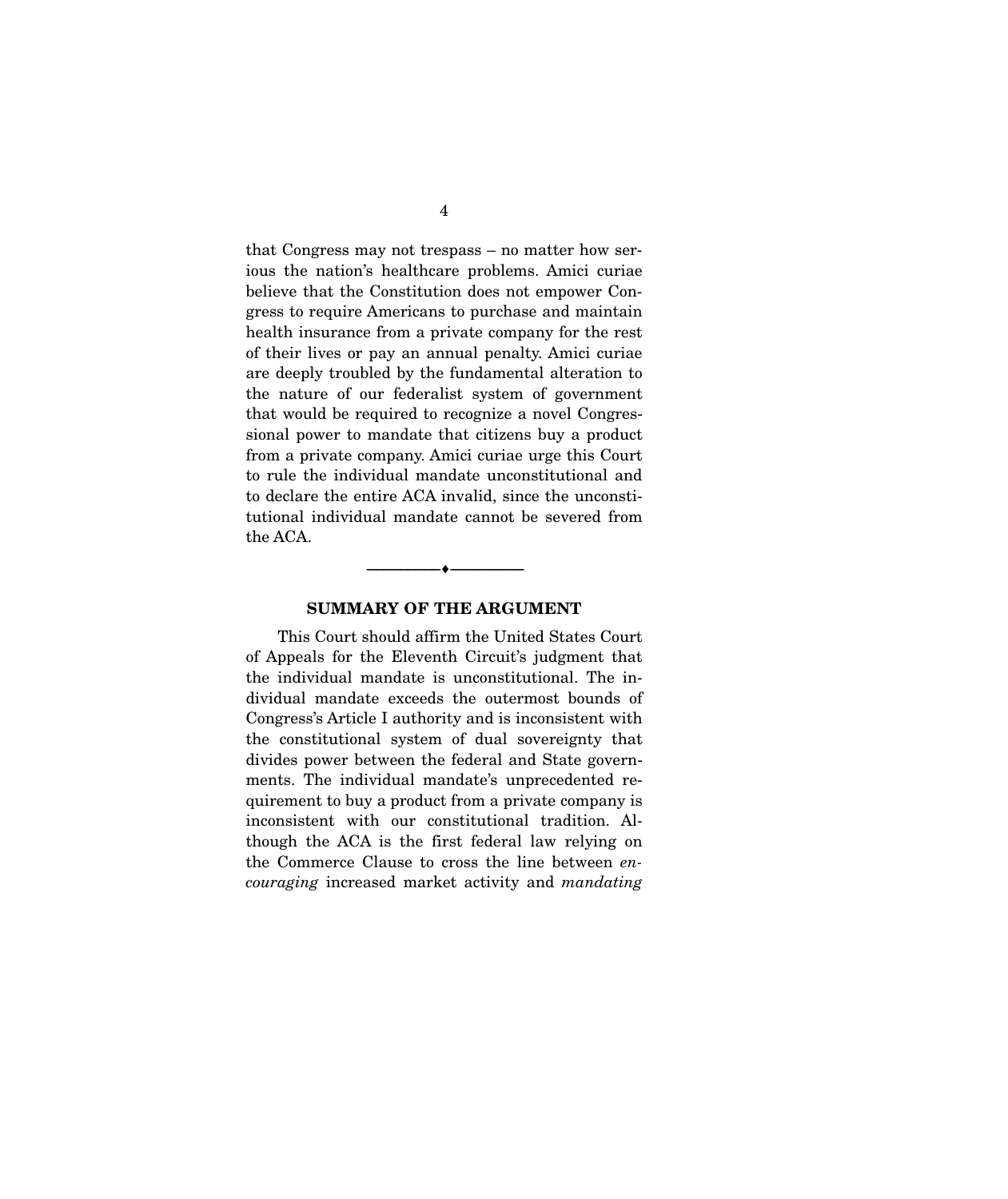individual purchases, it will certainly not be the last if the individual mandate is upheld.

**ARGUMENT** 

 $\overbrace{\hspace{2.5cm}}$   $\overbrace{\hspace{2.5cm}}$ 

### **THE INDIVIDUAL MANDATE EXCEEDS CON-GRESS'S ENUMERATED POWERS.**

"The Constitution creates a Federal Government of enumerated powers. *See* U.S. Const. art. I, § 8. As James Madison wrote, 'the powers delegated by the proposed Constitution to the federal government are few and defined. Those which are to remain in the State governments are numerous and indefinite.'" *United States v. Lopez*, 514 U.S. 549, 552 (1995) (quoting *The Federalist No. 45*). This Court has emphasized the importance of dual sovereignty, observing that "the Constitution protects us from our own best intentions: It divides power among sovereigns and among branches of government precisely so that we may resist the temptation to concentrate power in one location as an expedient solution to the crisis of the day." *New York v. United States*, 505 U.S. 144, 187 (1992); *see also Bond v. United States,* 131 S. Ct. 2355, 2364-66 (2011) (discussing the importance of federalism); *U.S. Term Limits v. Thornton*, 514 U.S. 779, 838 (1995) (Kennedy, J., concurring) ("Federalism was our Nation's own discovery. . . . It was the genius of [the Founders] that our citizens would have two political capacities, one State and one federal, each protected from incursion by the other."). The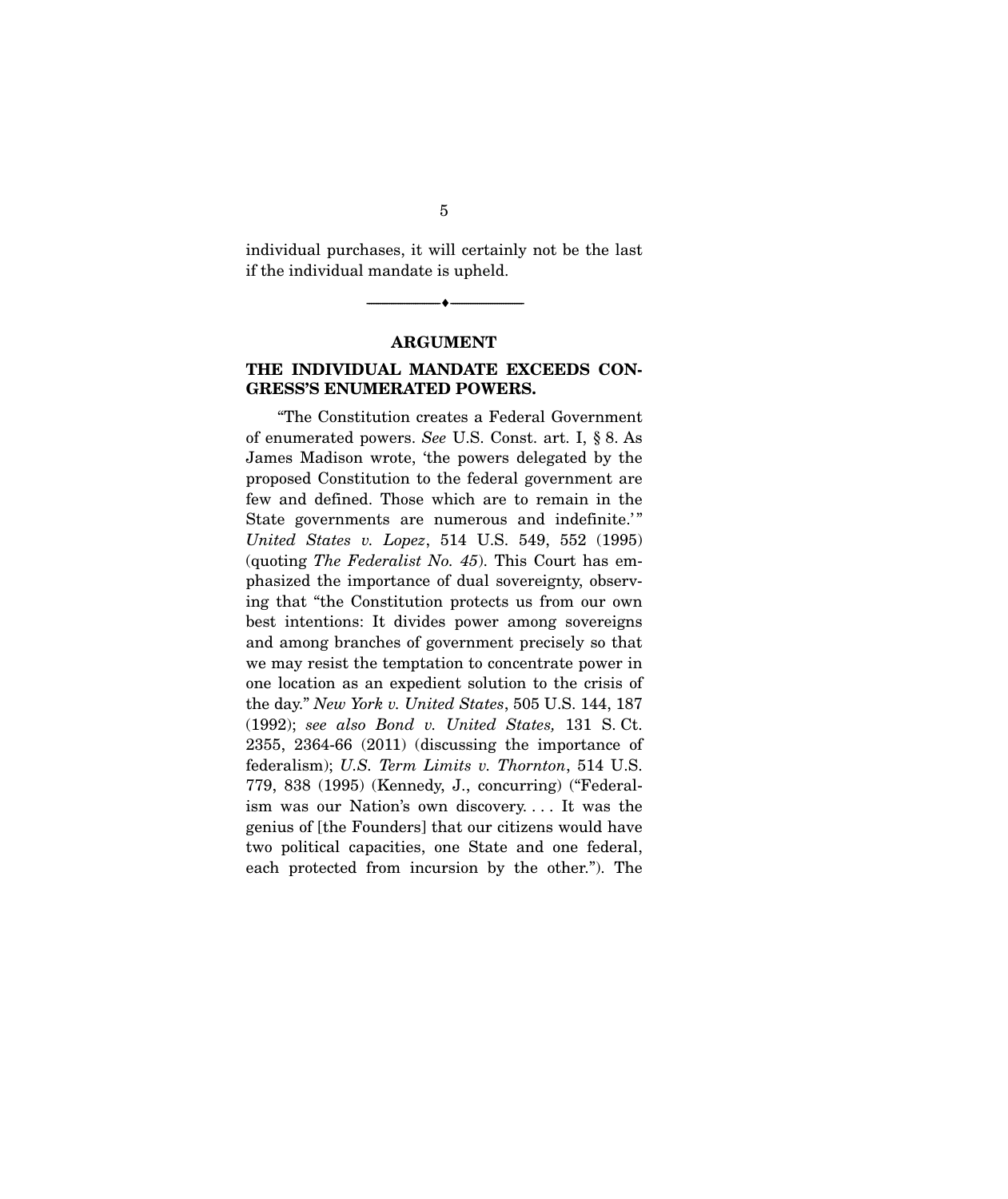individual mandate, 26 U.S.C. § 5000A, is unconstitutional because it exceeds the few and defined powers of Congress, including those provided by the Commerce and Necessary and Proper Clauses. The Eleventh Circuit's decision should be affirmed on this point.

### **A. The individual mandate is not authorized by the Commerce Clause.**

Congress has the power "[t]o regulate commerce . . . among the several States." U.S. Const. art. I, § 8. Although the scope of this power has been broadened from the original understanding of a power to "prescribe the rule by which commerce is to be governed," *Gibbons v. Ogden*, 22 U.S. (9 Wheat.) 1, 196 (1824), this Court has consistently held that Congress's exercise of this power is limited.

 Federal statutes are presumed to be constitutional, *United States v. Morrison*, 529 U.S. 598, 607 (2000), but the unprecedented nature of the individual mandate is strong evidence that the Commerce Clause does not authorize Congress to require an individual to buy something from a private company. In *Printz v. United States,* 521 U.S. 898 (1997), this Court observed that "[t]he utter lack of statutes imposing obligations on the States' executive (notwithstanding the attractiveness of that course to Congress), suggests an assumed absence of such power." *Id.* at 907-08; *see also id.* at 905 ("if . . . earlier Congresses avoided use of this highly attractive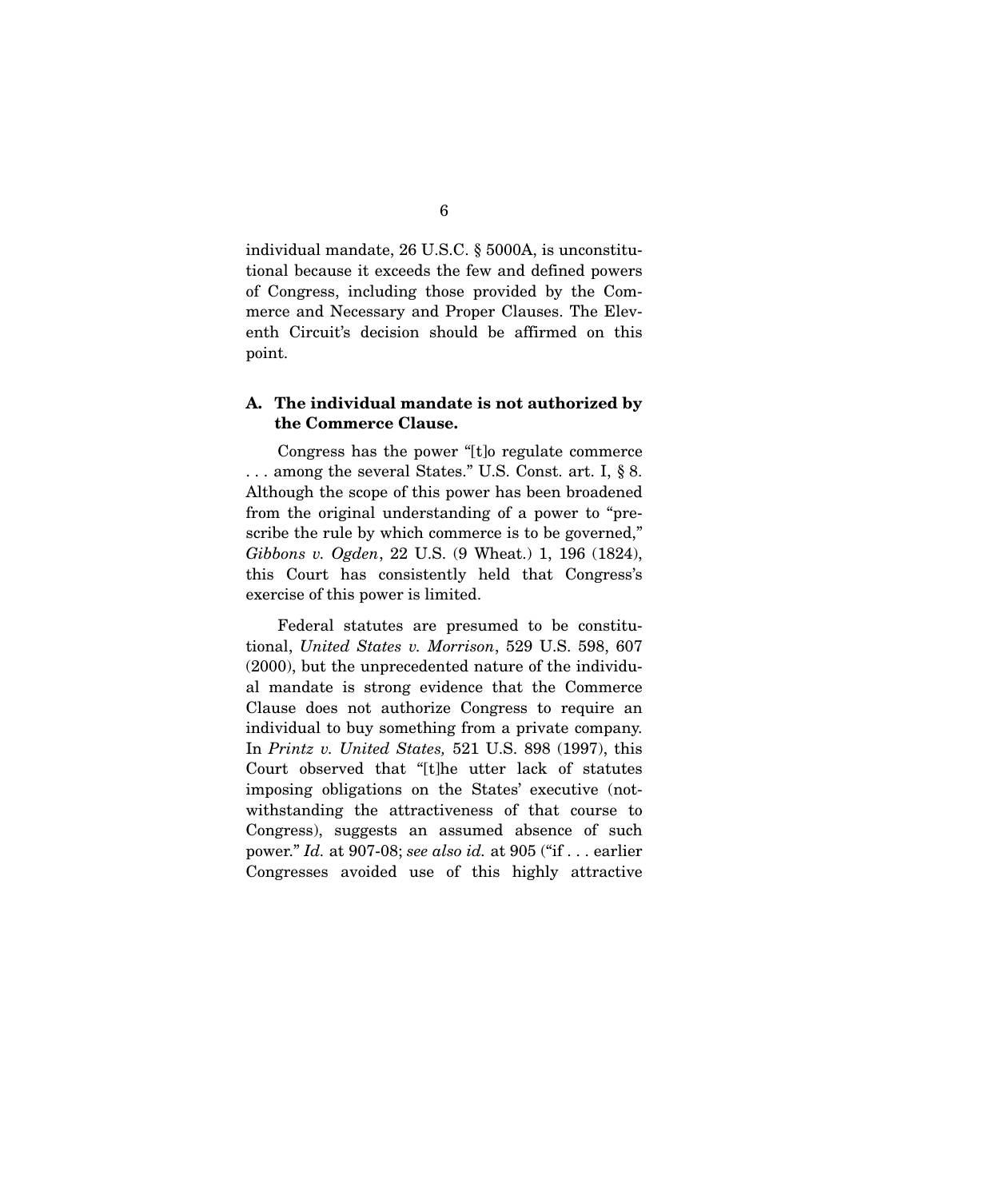power, we would have reason to believe that the power was thought not to exist."); *id.* at 918 (finding significant the "almost two centuries of apparent congressional avoidance of the practice"); *Free Enter. Fund v. Pub. Co. Accounting Oversight Bd.*, 130 S. Ct. 3138, 3159 (2010) (agreeing that "[p]erhaps the most telling indication of the severe constitutional problem with the PCAOB is the lack of historical precedent for this entity"). The individual mandate is the first instance in our Nation's history where Congress has compelled American citizens to buy a product or service from a private company based solely on their status of lawfully residing in this country.

## **1.** *Lopez* **and** *Morrison* **emphasized that Congress may regulate** *voluntary economic activity***, but the individual mandate regulates a person's** *inactivity***.**

A purported exercise of the Commerce Clause power must be predicated upon the regulation of existing, voluntary commercial or economic activity to be valid – not the failure to purchase a product. Because the individual mandate applies to individuals regardless of whether they are presently engaged in any specific commercial or economic activity, it exceeds the Commerce Clause power.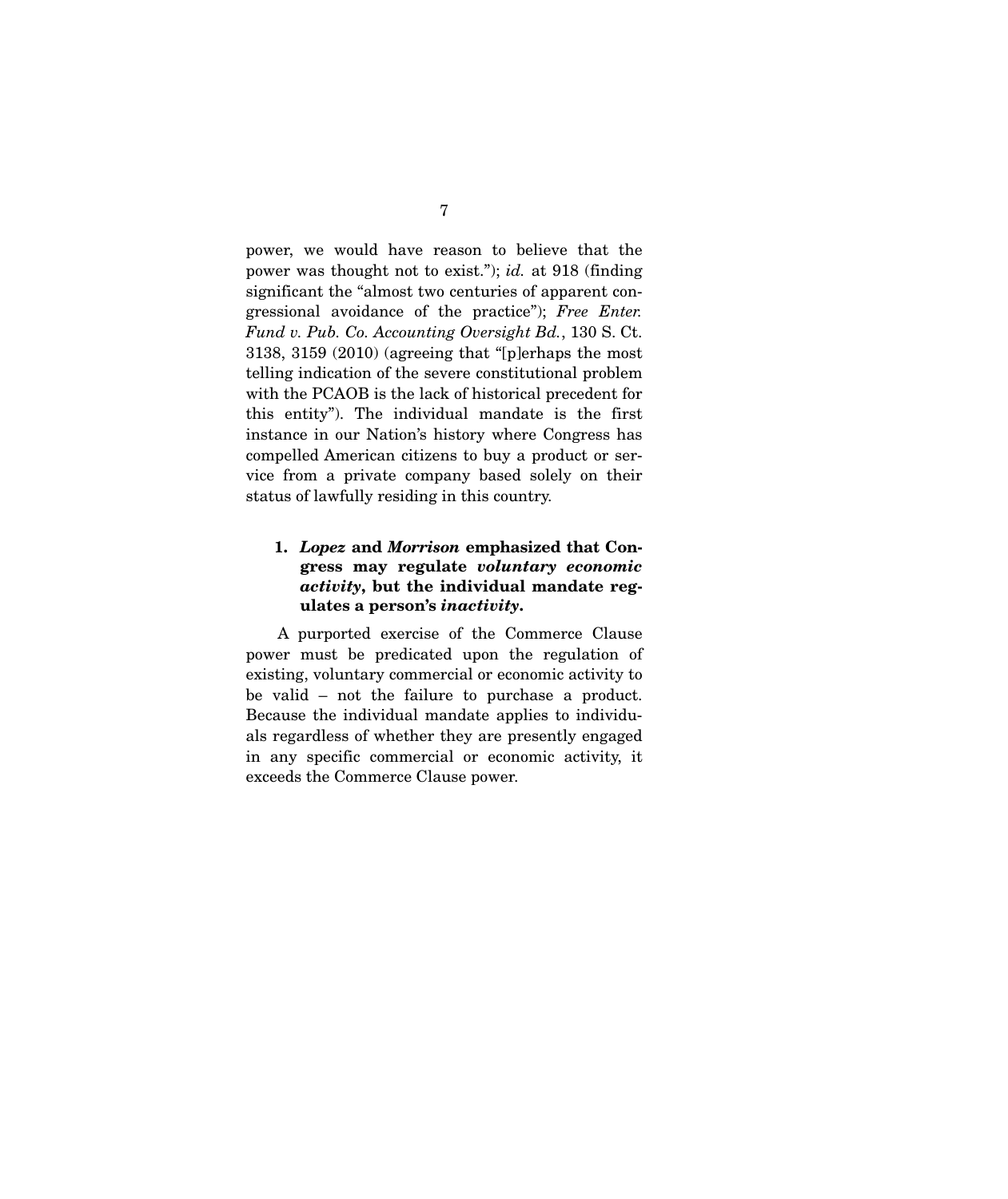#### **a.** *United States v. Lopez***, 514 U.S. 549 (1995)**

In *Lopez*, this Court held that the Gun Free School Zones Act, which prohibited the possession of a firearm within 1,000 feet of a school, exceeded Congress's Commerce Clause authority because it was a law that "ha[d] nothing to do with 'commerce' or any sort of economic enterprise, however broadly one might define those terms." 514 U.S. at 561. The *Lopez*  Court reiterated that the Commerce Clause " 'must be considered in the light of our dual system of government and may not be extended so as to . . . effectually obliterate the distinction between what is national and what is local and create a completely centralized government.' " *Id.* at 557 (quoting *NLRB v. Jones & Laughlin Steel Corp.*, 301 U.S. 1, 37 (1937)).

 This Court identified three "categories of activity" that the Commerce Clause authorizes Congress to regulate, including "activities that substantially affect interstate commerce," the only category relevant here. *Id.* at 558-59. The Court summarized previous cases dealing with this category as holding that, "[w]here *economic activity* substantially affects interstate commerce, legislation regulating that activity will be sustained." *Id.* at 560 (emphasis added). This Court concluded that the Act exceeded Congress's authority because possessing a gun in a school zone was not economic activity, nor was the Act "an essential part of a larger regulation of economic activity, in which the regulatory scheme could be undercut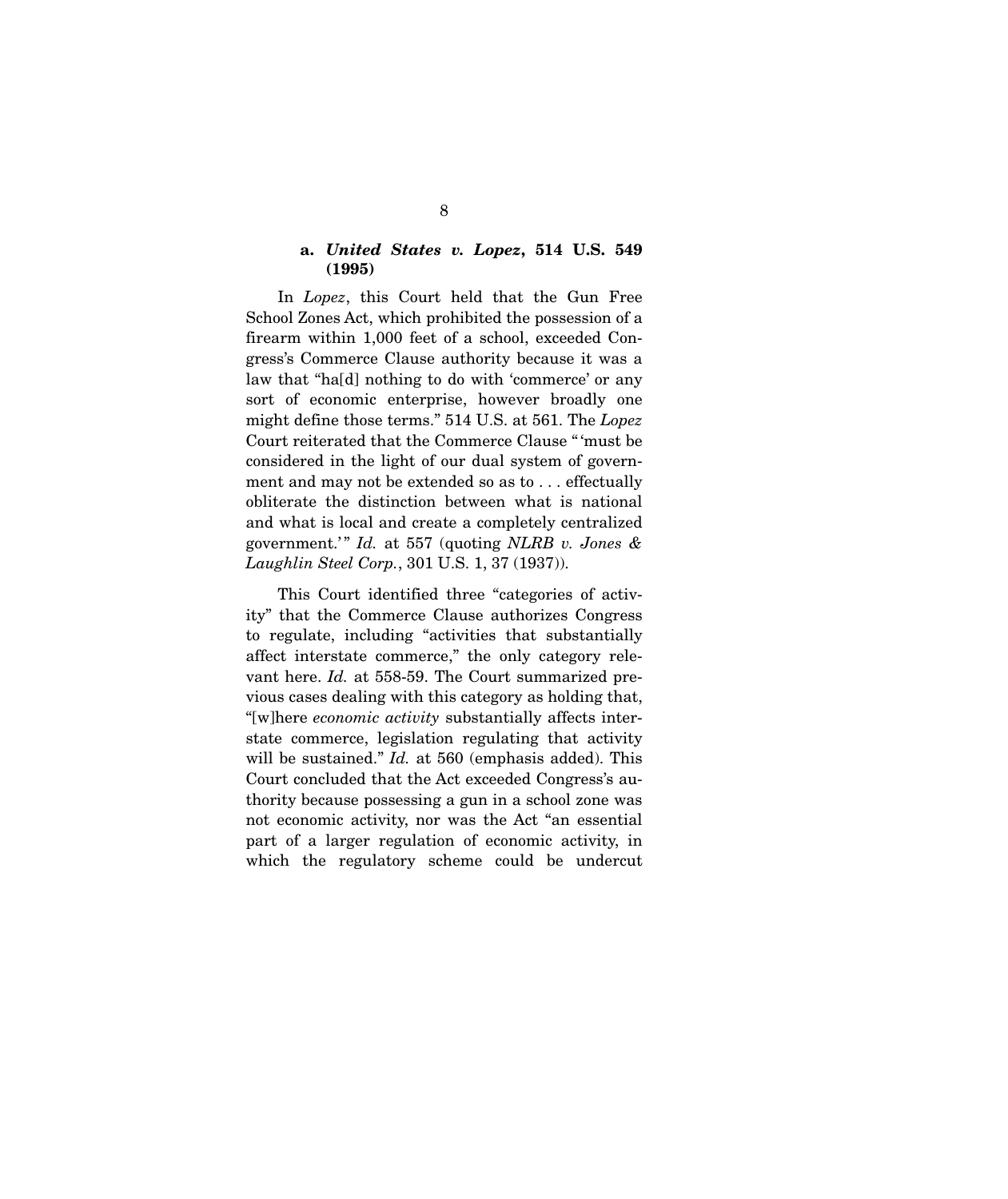unless the intrastate activity were regulated." *Id.* at 561.

 In *Lopez,* the Federal Government argued that Congress may regulate non-economic activity (possessing guns in a school zone) that, in the aggregate, substantially affects interstate commerce. Of note, the Federal Government cited *the cost-shifting impact on the insurance system*, arguing that gun possession may lead to violent crime, and "the costs of violent crime are substantial, and, through the mechanism of insurance, those costs are spread throughout the population." *Id.* at 563-64. In rejecting these arguments, this Court responded by stating:

We pause to consider the implications of the Government's arguments. The Government admits . . . that Congress could regulate not only all violent crime, but all activities that might lead to violent crime. . . . [as well as] any activity that it found was related to the economic productivity of individual citizens: family law (including marriage, divorce, and child custody), for example. . . . *Under the theories that the Government presents . . . it is difficult to perceive any limitation on federal power. . . . Thus, if we were to accept the Government's arguments, we are hard pressed to posit any activity by an individual that Congress is without power to regulate*.

*Id.* at 564 (emphasis added).

 This Court noted that the Constitution "withhold[s] from Congress a plenary police power that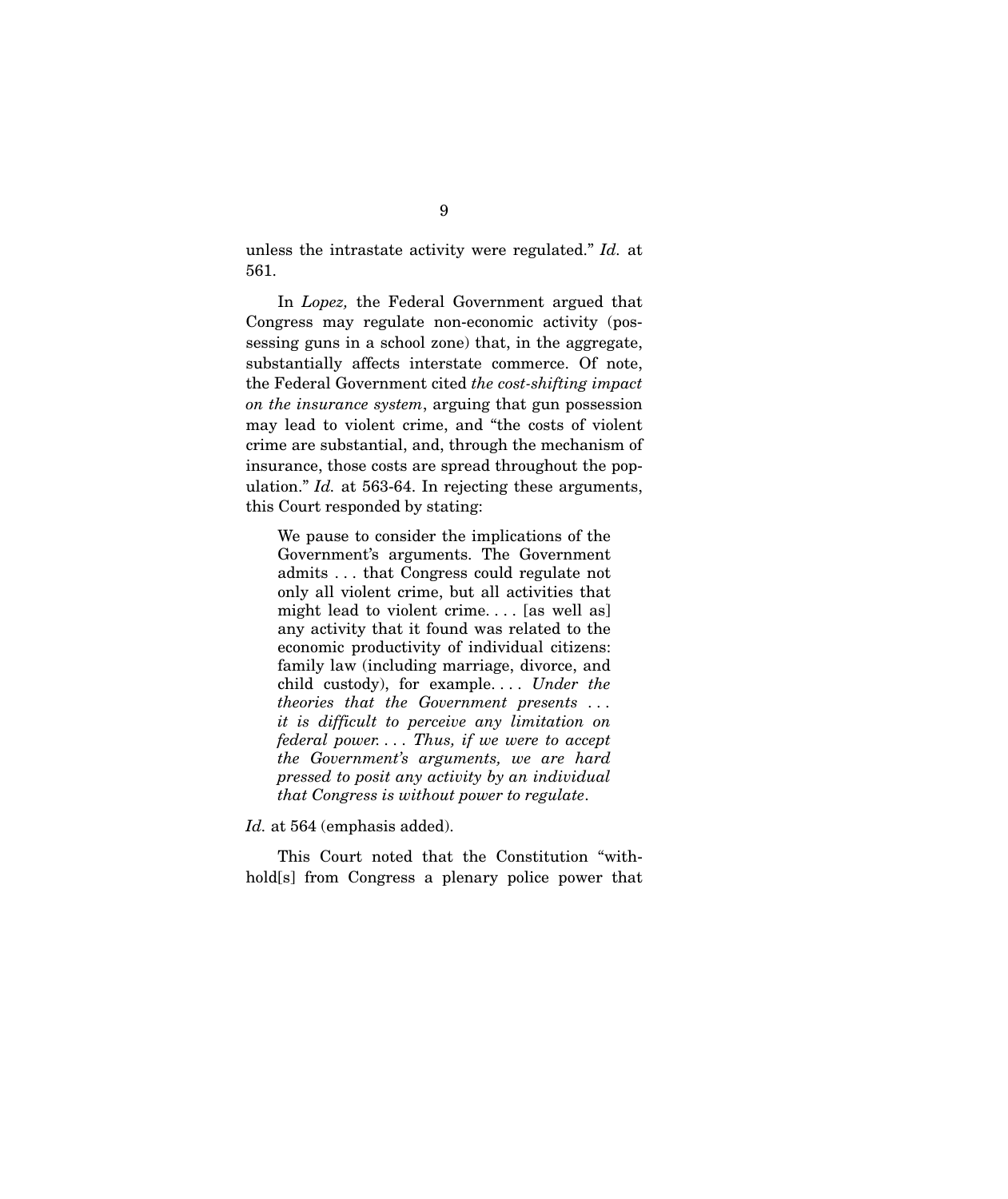would authorize enactment of every type of legislation," *id*. at 566, and stated,

[t]o uphold the Government's contentions here, we would have to pile inference upon inference in a manner that would bid fair to convert congressional authority under the Commerce Clause to a general police power of the sort retained by the States. . . . [That] would require us to conclude that the Constitution's enumeration of powers does not presuppose something not enumerated, . . . and that there never will be a distinction between what is truly national and what is truly local. . . . This we are unwilling to do.

*Id.* at 567-68 (citations omitted); *see also id.* at 577-78 (Kennedy, J., concurring) (noting the importance of federalism principles in Commerce Clause interpretation).

 The individual mandate does not withstand scrutiny under *Lopez*. Being lawfully present within the United States, like possessing a gun within 1,000 feet of a school, is not a *commercial or economic activity* that substantially affects interstate commerce. No support exists for the assertion that the power to " 'prescribe the rule by which commerce is to be governed'" includes the power to force those who do not want to engage in a commercial or economic activity to do so. *See id.* at 553 (quoting *Gibbons*, 22 U.S. at 196). As in *Lopez*, "[t]o uphold the Government's contentions here [would require] . . . convert[ing] congressional authority under the Commerce Clause to a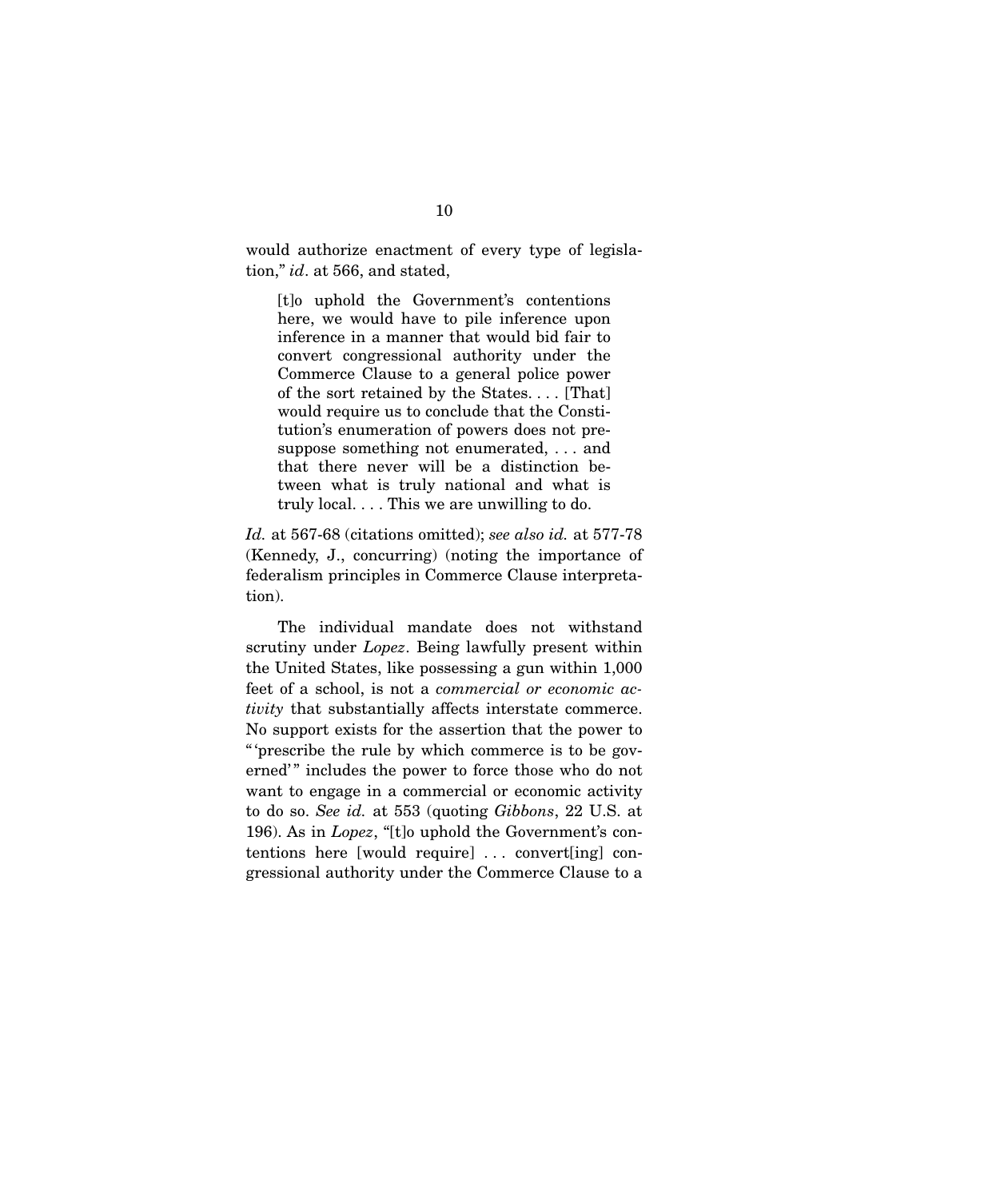general police power of the sort retained by the States." *Id.* at 567.

### **b.** *United States v. Morrison***, 529 U.S. 598 (2000)**

*Morrison* also demonstrates that the individual mandate exceeds Congress's power. There, this Court held that Section 13981 of the Violence Against Women Act, which provided a civil remedy for victims of gender-motivated violence, was unconstitutional because "[g]ender-motivated crimes of violence are not, in any sense of the phrase, economic activity." 529 U.S. at 613. Congress determined that gendermotivated violence substantially affects interstate commerce, *id.* at 615, but this Court rejected the argument "that Congress may regulate noneconomic, violent criminal conduct based solely on that conduct's aggregate effect on interstate commerce." *Id.* at 617. This Court observed that cases in which it had upheld an assertion of Commerce Clause authority due to the regulated activity's substantial effect on interstate commerce involved the regulation of "commerce," an "economic enterprise," "economic activity," or "some sort of economic endeavor." *Id.* at 610-11.

 Like *Lopez*, *Morrison* further illustrates that the individual mandate exceeds Congress's Commerce Clause authority. Accepting the Federal Government's arguments would lead to a federal police power allowing Congress – for the first time in our history – to mandate a host of purchases by American citizens.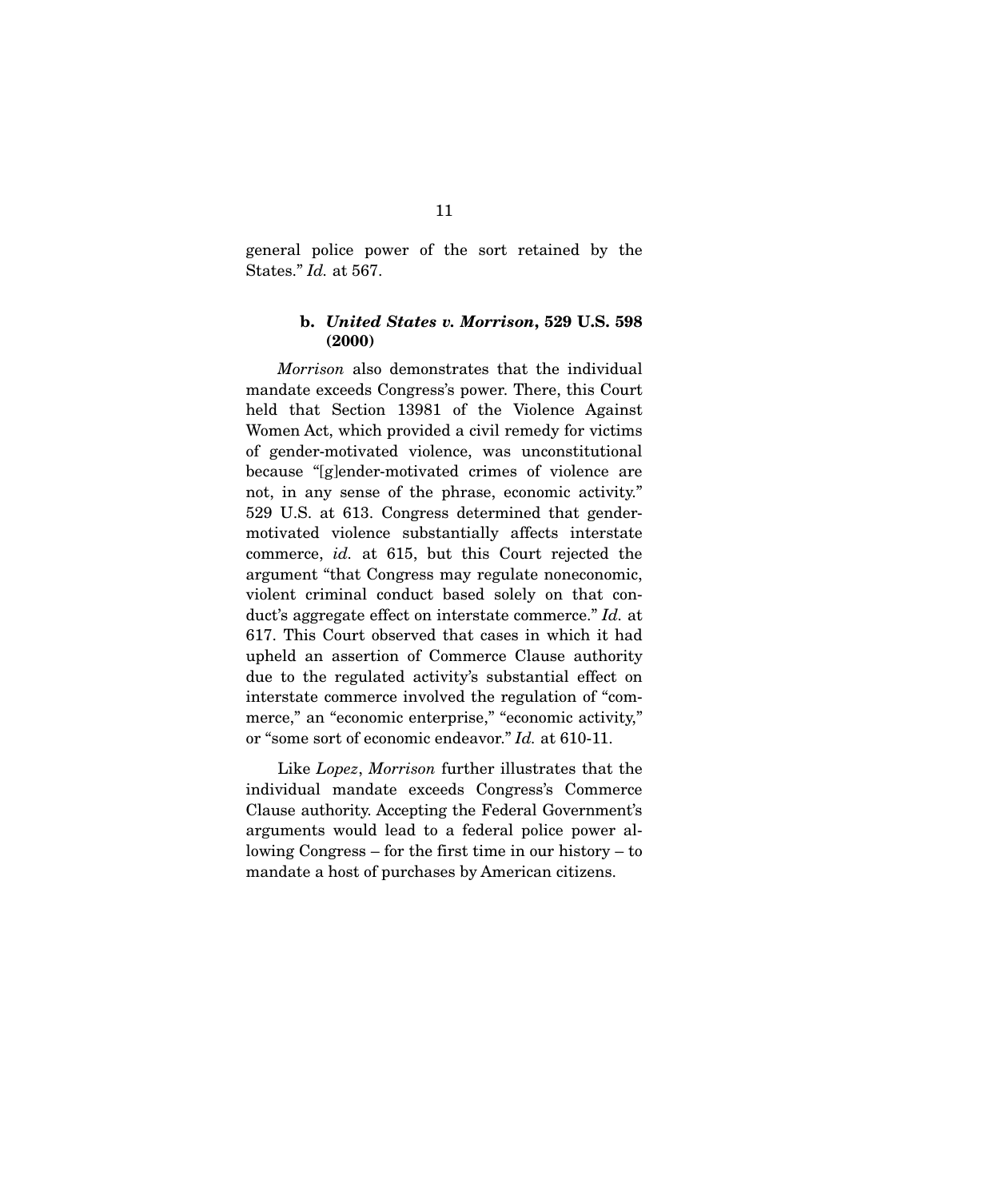### **c. The individual mandate exceeds the Commerce Clause power because it does not regulate existing commercial or economic activity.**

Through the individual mandate, Congress sought to obscure entirely the distinction between activity and inactivity, stating that Section 5000A "*regulates activity* that is commercial and economic in nature: economic and financial *decisions* about how and when health care is paid for, and when health insurance is purchased." 42 U.S.C.  $\S 18091(2)(A)$  (emphasis added). Put differently, Congress asserted that being lawfully present in the United States without health insurance *is itself economic activity* that Congress can regulate.

 American adults decide daily whether to spend money on an array of goods and services. A person may choose to buy X and not Y. Under the Federal Government's reasoning, so long as Congress has the authority to regulate the interstate market for Y (which is often the case), it can mandate that all individuals purchase Y. Congress would merely need to assert that the "mental activity" of deciding not to purchase Y is economic in nature, and that the failure to buy Y substantially affects interstate commerce. For example, Congress could cite its authority to regulate the stock market to justify a mandate that all individuals above a certain income level buy stocks or pay annual penalties.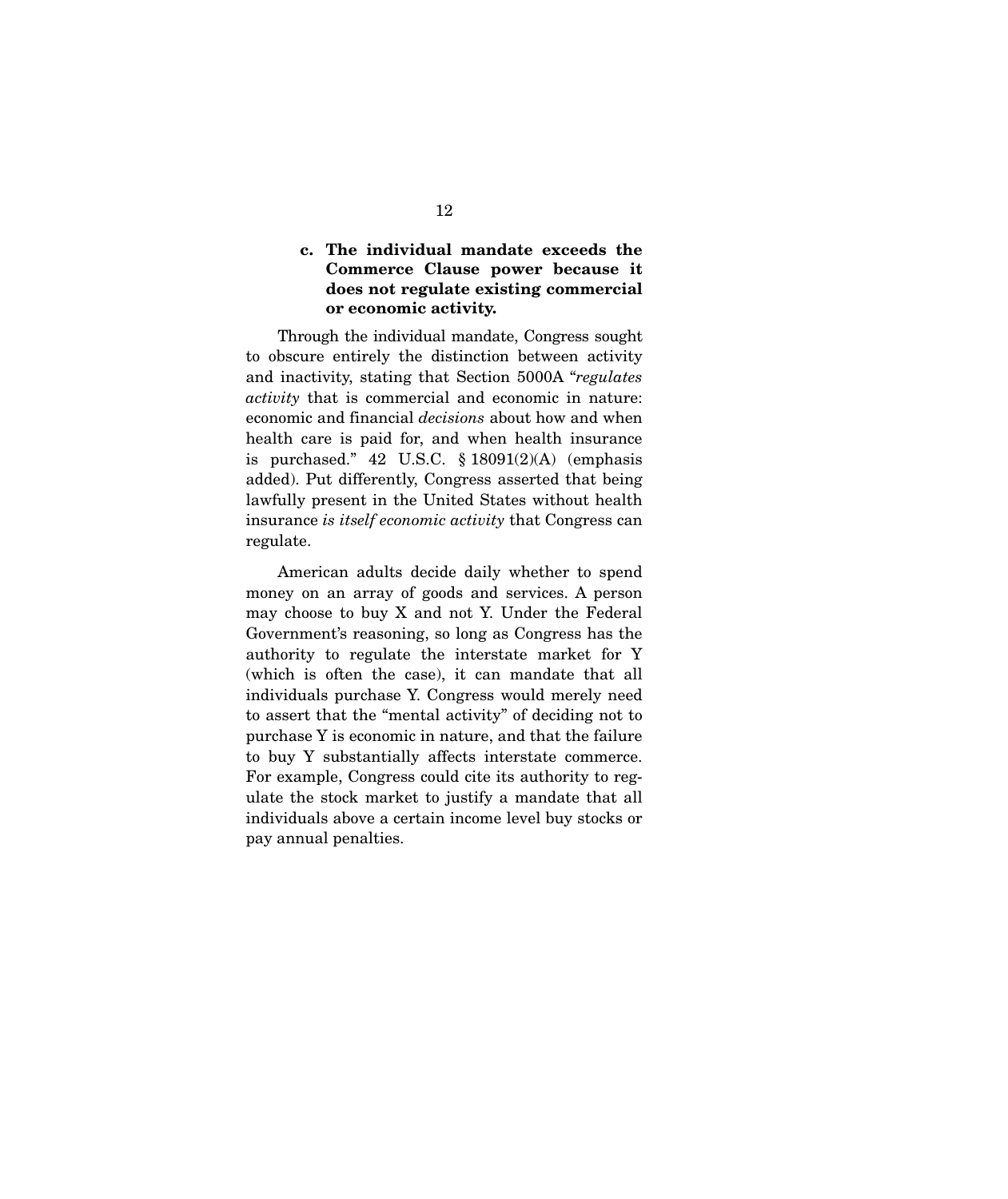Moreover, although at times a person's failure to buy a particular product is the result of a deliberate decision-making process, far more often, the individual has not contemplated buying the particular product at all. There is a vast and diverse array of services and products available for sale, many of which an individual will never make an active decision not to purchase. The progression from a Congressional power to regulate commerce among the several States to a power to regulate a person's failure to buy a good or service, *even one that the person has never thought about*, is staggering, and bears no connection to the Commerce Clause's text or the Constitution's system of dual sovereignty.

**2.** *Wickard* **and** *Raich* **do not suggest that Congress's authority to regulate local economic activity, as an essential part of a national scheme to regulate that activity, gives rise to a newly-minted power to force unwilling individuals into a market.**

*Wickard v. Filburn*, 317 U.S. 111 (1942), and *Gonzales v. Raich*, 545 U.S. 1 (2005), stand for the proposition that federal regulation of a particular type of existing economic activity, such as producing a marketable commodity, can reach that activity at a purely local level when doing so is necessary and proper to effectively regulating that activity nationally. Neither *Wickard* nor *Raich* suggests that Congress may compel people to join a market involuntarily as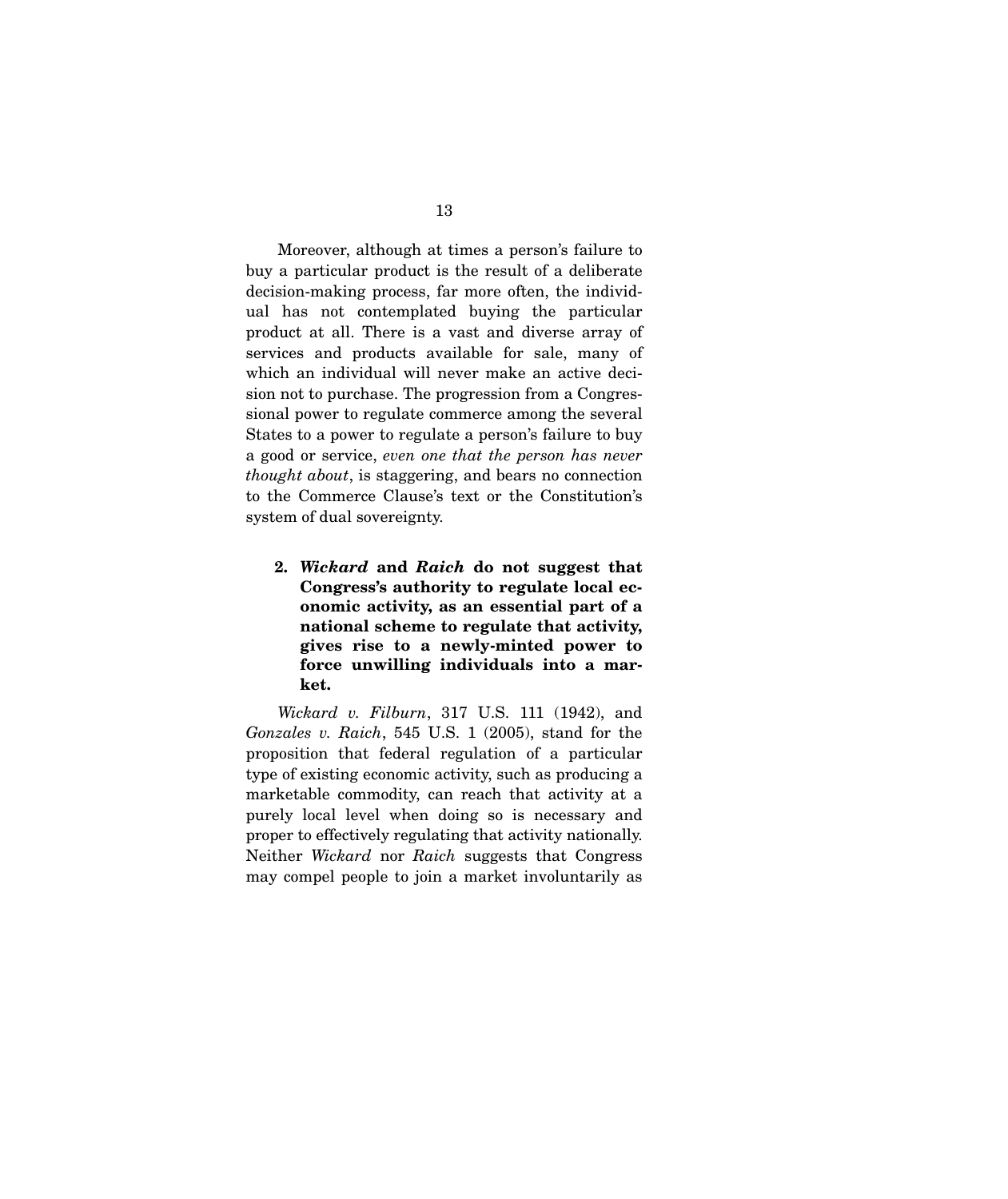an "essential" part of a scheme to regulate that market.

#### **a.** *Wickard v. Filburn***, 317 U.S. 111 (1942)**

In *Wickard*, this Court upheld provisions of the Agricultural Adjustment Act that authorized a penalty to be imposed on farmers who grew more wheat than the quotas set for their farms as a means of limiting supply and stabilizing market prices. 317 U.S. at 115-16. Roscoe Filburn grew more than twice the quota for his farm; he typically sold a portion of his wheat in the marketplace, used a portion for feeding his livestock and for home consumption, and kept the rest for future use. *Id.* at 114-15. Filburn argued that the Act exceeded Congress's power because his activities were local and had only an indirect effect upon interstate commerce. *Id.* at 119.

 This Court upheld the Act, stating that "even if appellee's activity be local and though it may not be regarded as commerce, it may still, whatever its nature, be reached by Congress if it exerts a substantial economic effect on interstate commerce." *Id.* at 125. This Court observed that the statute effectively "restrict[ed] the amount [of wheat] which may be produced for market and the extent as well to which one may forestall resort to the market by producing to meet his own needs." *Id.* at 127.

*Wickard* does not suggest that Congress may regulate *inactivity* that has some impact upon interstate commerce; rather, the Court held that Congress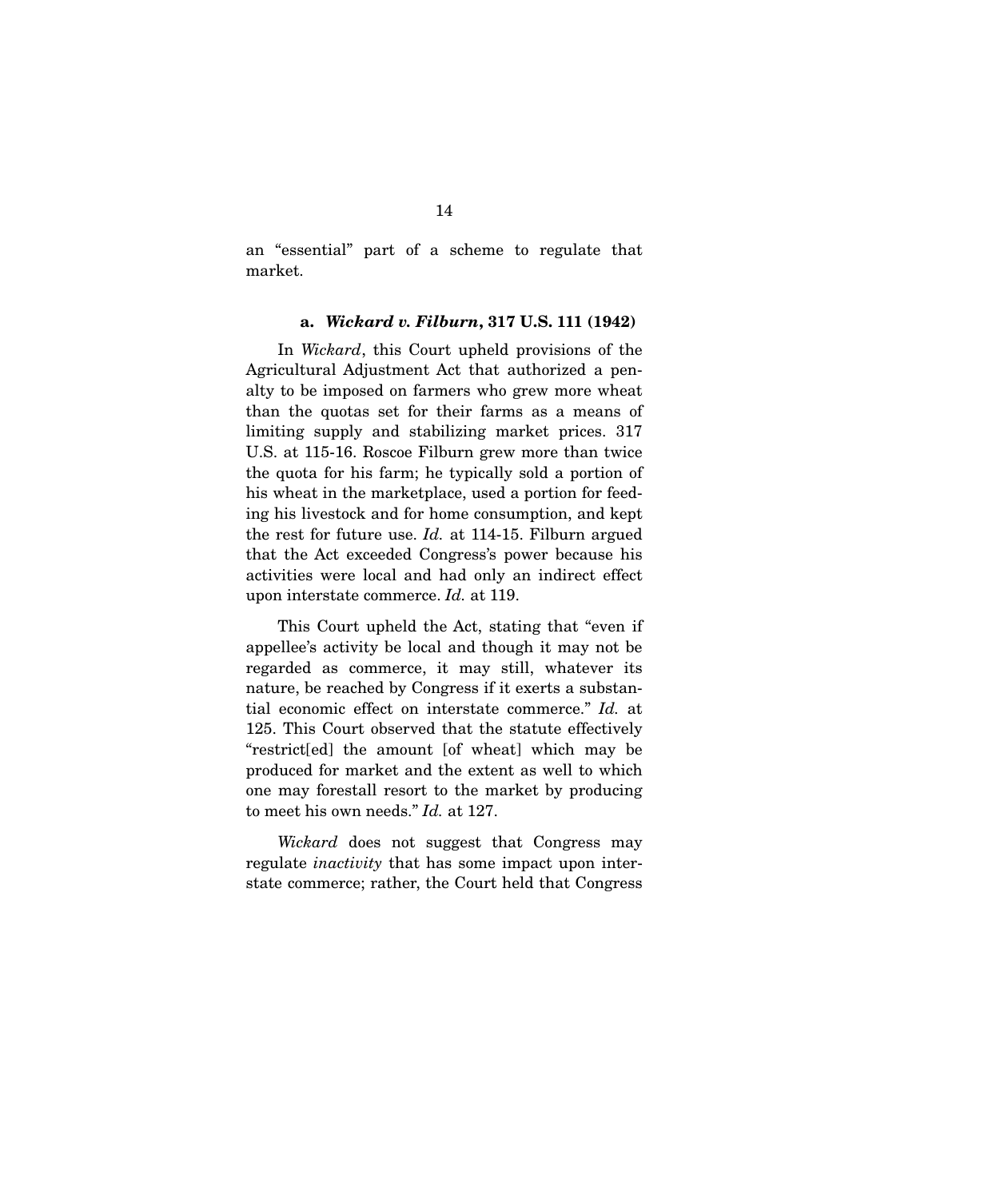may regulate local *economic activity* (growing a marketable commodity) when that economic activity, taken in the aggregate with similar economic activity, substantially affects interstate commerce.

 The law at issue in *Wickard* penalized overproduction of wheat, *a quintessential voluntary economic activity*, not the failure to make a purchase in the wheat market. *Wickard* did not hold that Congress could have dealt with the issue of low wheat prices by forcing all Americans to buy a specific amount of wheat or pay a penalty for failing to do so, even though virtually all Americans will inevitably eat wheat at some point, and Americans' failure to buy a specific amount of wheat, when viewed in the aggregate, would substantially affect overall demand for wheat and wheat prices. To do so, Congress would have violated the Commerce Clause as it has through the individual mandate.

 In short, unlike the law at issue in *Wickard*, the individual mandate is not triggered by any voluntary economic activity, nor can an individual avoid its application by ceasing an ongoing economic activity. It is, therefore, unconstitutional.

#### **b.** *Gonzales v. Raich***, 545 U.S. 1 (2005)**

*Raich* does not support the individual mandate either. In *Raich*, individuals who wanted to use marijuana for medicinal purposes brought an asapplied challenge (not a facial challenge as is the case here) to the Controlled Substances Act (CSA),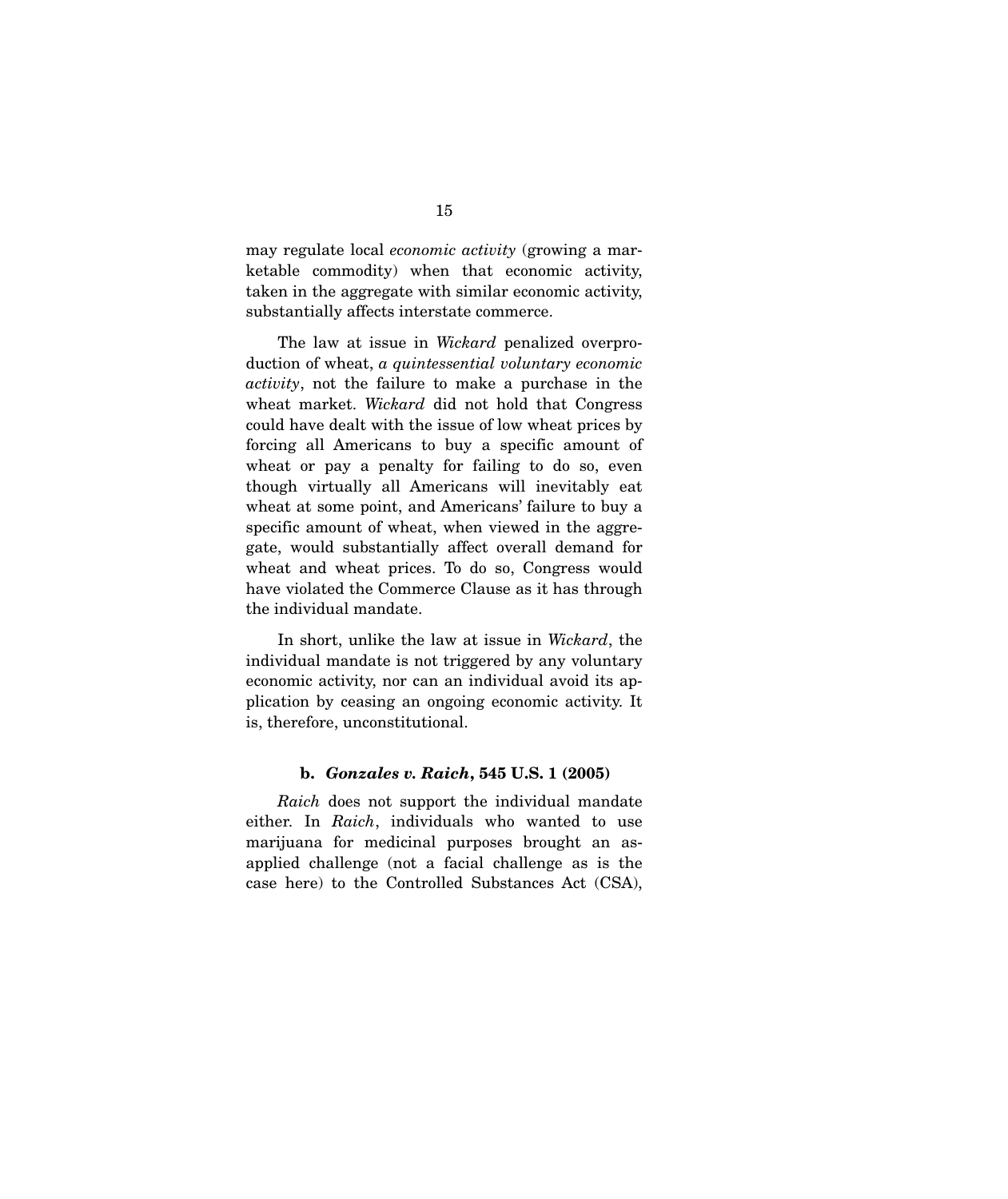which created a "closed regulatory system" governing the manufacture, distribution, and possession of controlled substances to "conquer drug abuse and to control the legitimate and illegitimate traffic in controlled substances." 545 U.S. at 9, 12. Importantly, the *Raich* plaintiffs did not contend (as Plaintiffs do here with the ACA) "that any provision or section of the CSA amounts to an unconstitutional exercise of congressional authority." *Id.* at 15. As such, the narrow issue before the *Raich* Court was "whether Congress' power to regulate interstate markets for medicinal substances encompasses the portions of those markets that are supplied with drugs produced and consumed locally." *Id.* at 9.

 This Court held that "[t]he CSA is a valid exercise of federal power, even as applied to the troubling facts of this case." *Id.* The Court stated, "[o]ur case law firmly establishes Congress' power to regulate purely local activities that are part of an *economic 'class of activities'* that have a substantial effect on interstate commerce." *Id.* at 17 (emphasis added) (citing *Perez v. United States*, 402 U.S. 146, 151 (1971)). Moreover, "[w]hen Congress decides that the 'total incidence' of a practice poses a threat to a national market, it may regulate the entire class." *Id.* (citing *Perez*, 402 U.S. at 154-55). As such, "when a general regulatory statute bears a substantial relation to commerce, the *de minimis* character of individual instances arising under that statute is of no consequence." *Id.* (citation and quotation marks omitted).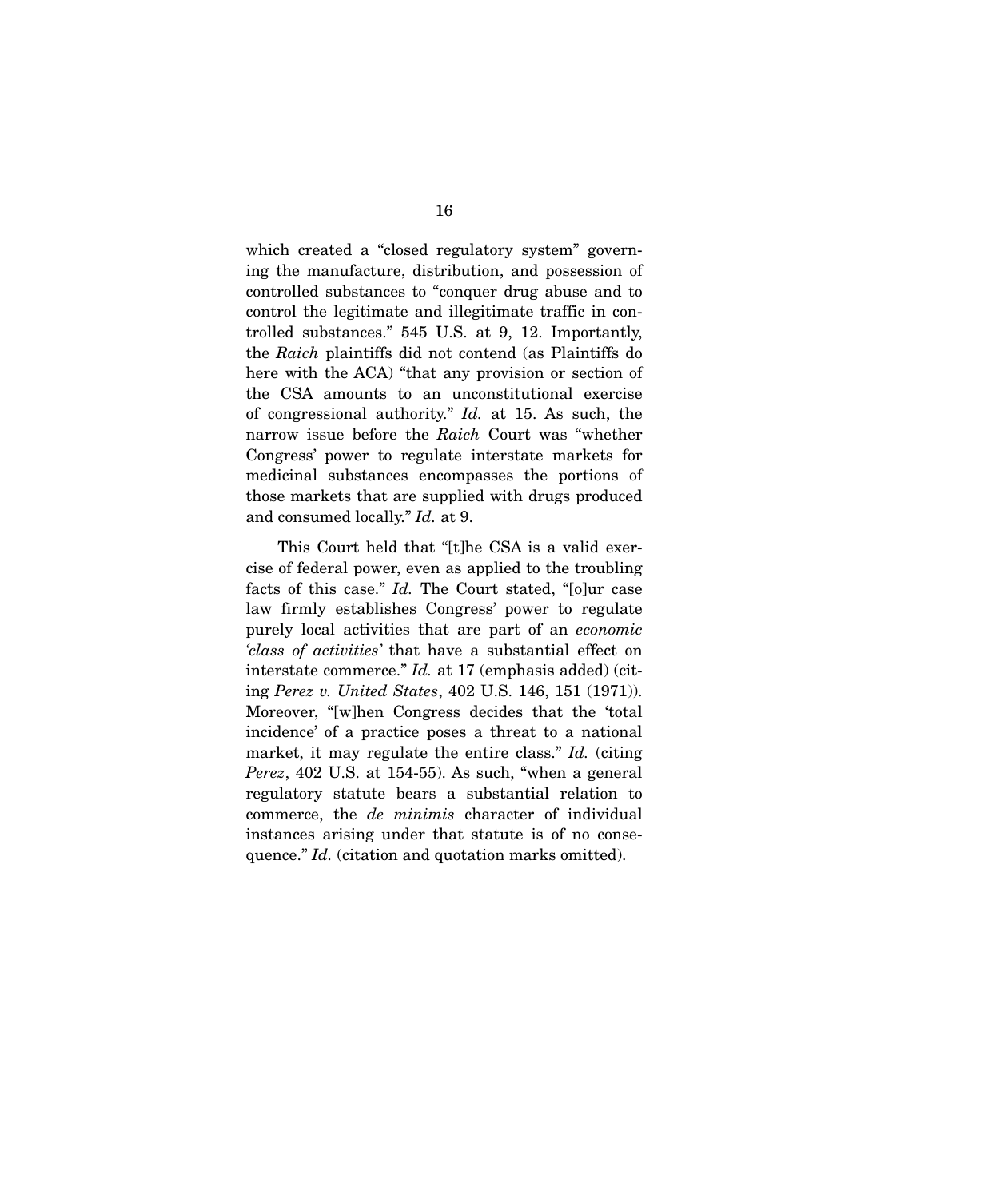This Court stated that *Wickard*'s key holding was that "Congress can regulate purely intrastate activity that is not itself 'commercial,' in that it is not produced for sale, if it concludes that failure to regulate that class of activity would undercut the regulation of the interstate market in that commodity." *Id.* at 18. Unlike the non-economic activities at issue in *Lopez* and *Morrison*, "the activities regulated by the CSA *are quintessentially economic*. . . . The CSA . . . regulates the production, distribution, and consumption of commodities for which there is an established, and lucrative, interstate market." *Id.* at 25-26 (emphasis added). In addition,

Congress had a rational basis for believing that failure to regulate the intrastate manufacture and possession of marijuana would leave a gaping hole in the CSA. Thus, as in *Wickard*, when it enacted comprehensive legislation to regulate the interstate market in a fungible commodity, Congress was acting well within its authority. . . .

*Id.* at 22. This Court described the marijuana ban as "merely one of many 'essential part[s] of a larger regulation of economic activity, in which the regulatory scheme could be undercut unless the intrastate activity were regulated.'" *Id.* at 24-25 (quoting *Lopez*, 514 U.S. at 561).

 Significantly, unlike *Raich*, the instant case does not involve an as-applied challenge to a concededly valid regulatory scheme; rather, Plaintiffs contend that the individual mandate exceeds Congress's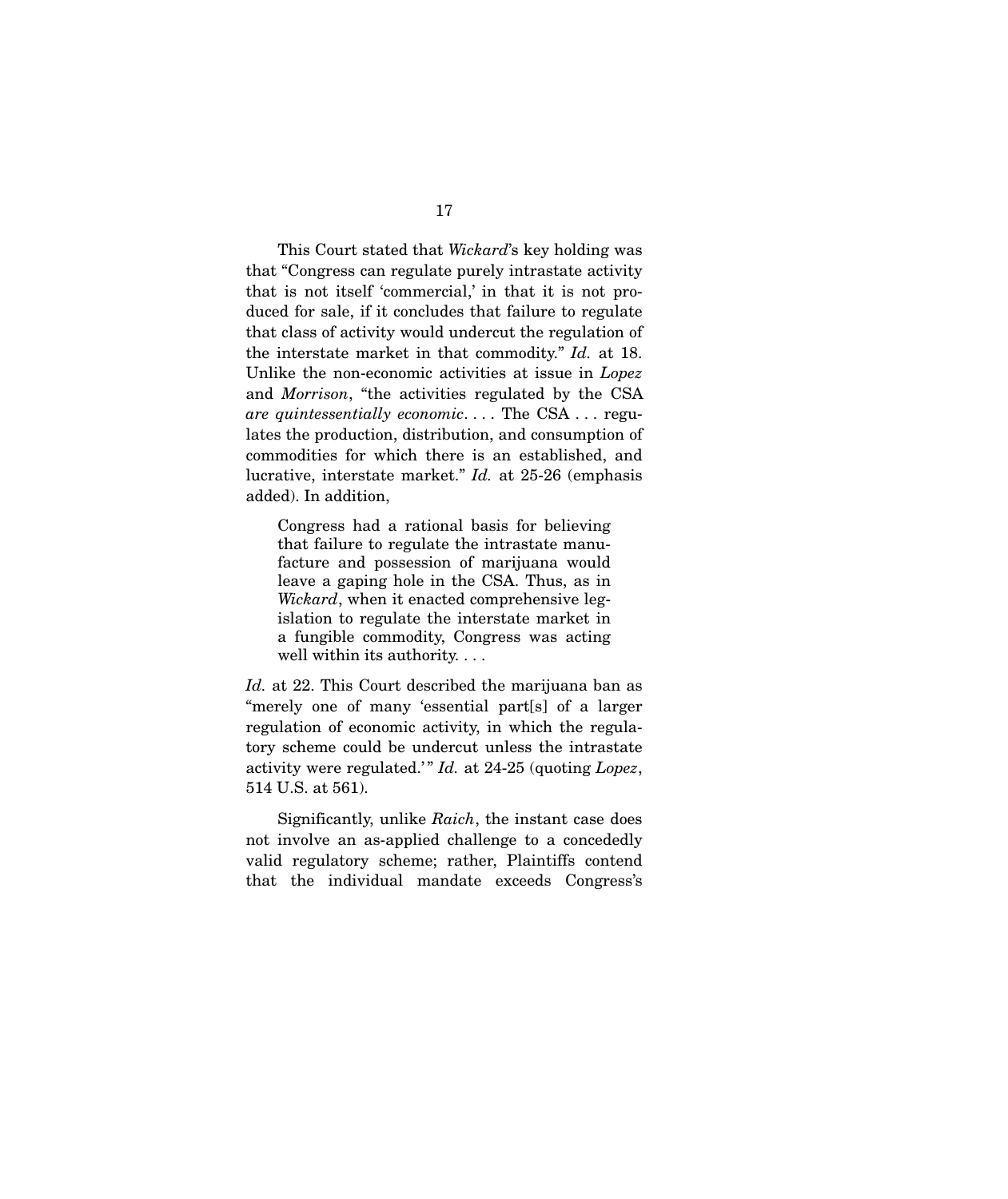authority on its face. *Raich* relied heavily on the key differences between cases, such as *Lopez* and *Morrison*, alleging that a federal law exceeds Congress's power (facial challenges) and cases, such as *Raich*, challenging a specific application of an admittedly valid law (as-applied challenges). *See Raich,*  545 U.S. at 23. *Raich* considered the distinction between facial and as-applied challenges to be "pivotal." *Id.* Thus, *Raich*'s emphasis on the reluctance of courts to prohibit individual applications of a valid statutory scheme to local economic conduct is not implicated here.<sup>2</sup>

 Also, the statute in *Raich* discouraged an ongoing "quintessentially economic" activity: "the production, distribution, and consumption of commodities for which there is an established, and lucrative, interstate market." *Id.* at 25-26. This Court repeatedly emphasized Congress's authority to target an ongoing economic class of activities. *Id.* at 17. By contrast, the individual mandate does not regulate an ongoing economic class of activities "within the reach of federal power." *See id.* at 23. Lawful presence in the United States, without more, is not an economic activity akin to producing and distributing a

<sup>2</sup> The standard for facial challenges set forth in *United States v. Salerno,* 481 U.S. 739 (1987), does not apply here. Section 5000A is *ultra vires* and is unconstitutional in all applications. *TMLC v. Obama,* 651 F.3d 529, 566 (6th Cir. 2011) (Graham, J., dissenting) ("*Lopez* and *Morrison* struck down statutes as facially unconstitutional under the Commerce Clause and did so without reference to *Salerno*.").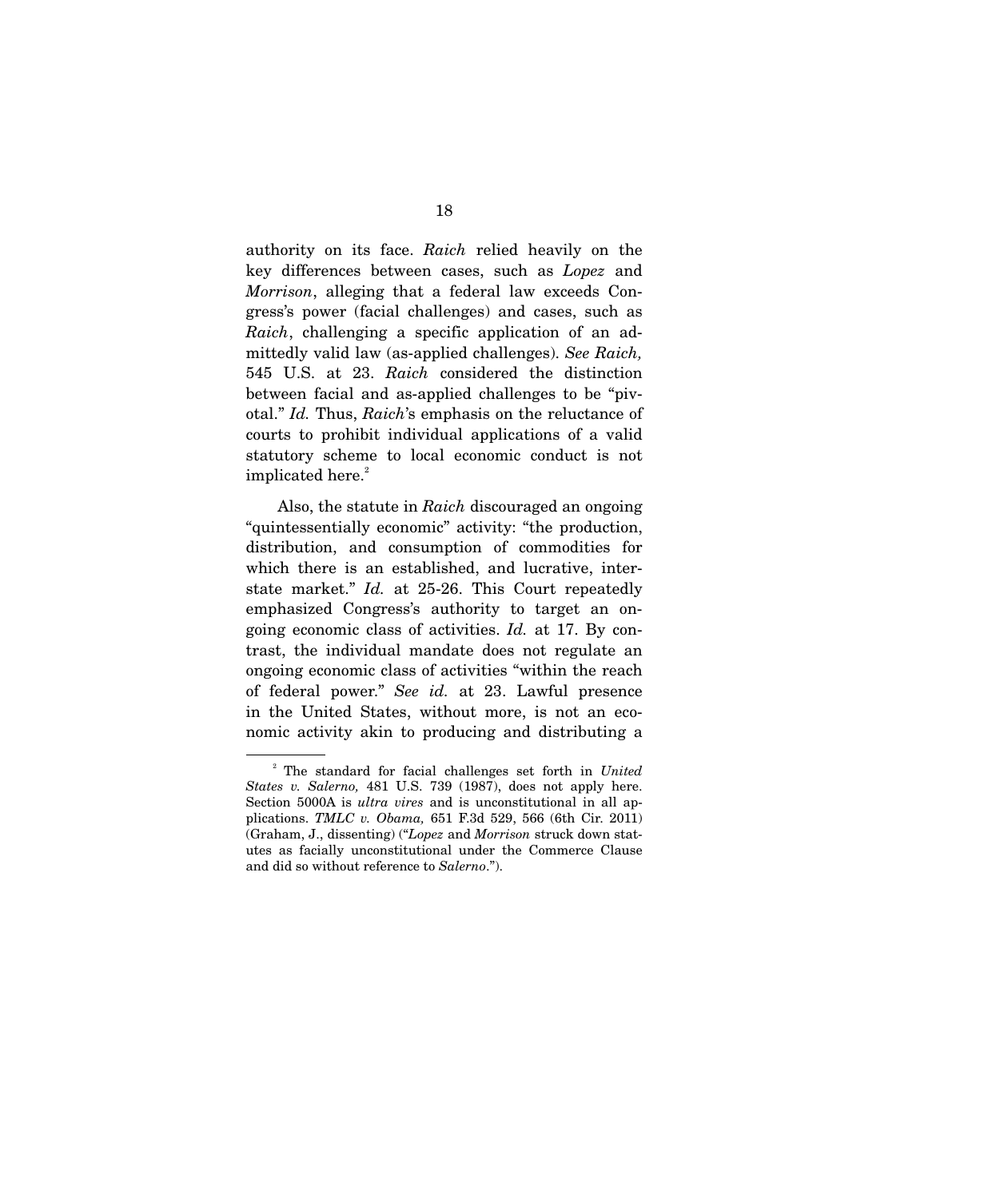marketable commodity. *Raich* does not suggest that the targeted economic class of activities may include the failure to buy something.

 In addition, statements in *Raich* concerning Congress's ability to enact a comprehensive regulatory scheme targeting ongoing economic activity have no bearing on the individual mandate. *Raich* held only that federal regulation of economic activity – such as producing and consuming a marketable commodity – can, in some circumstances, reach that economic activity at a local level when doing so is necessary and proper to the effective national regulation of that economic activity. *Raich* and other Commerce Clause cases do not suggest that Congress can – for the first time in our Nation's history – use its Commerce Clause power to require individuals who are not engaging in a particular economic activity to do so solely because other statutory provisions are connected with that mandate.

**3. Cases affirming Congress's power to regulate an economic class of activities, in the aggregate, do not support the conclusion that Congress can regulate** *all* **uninsured individuals now because** *some* **will receive health care that they cannot pay for in the future.**

The aggregation principle allows Congress to regulate individuals who are voluntarily engaged in economic activity when their individual conduct, taken in the aggregate with the similar conduct of others,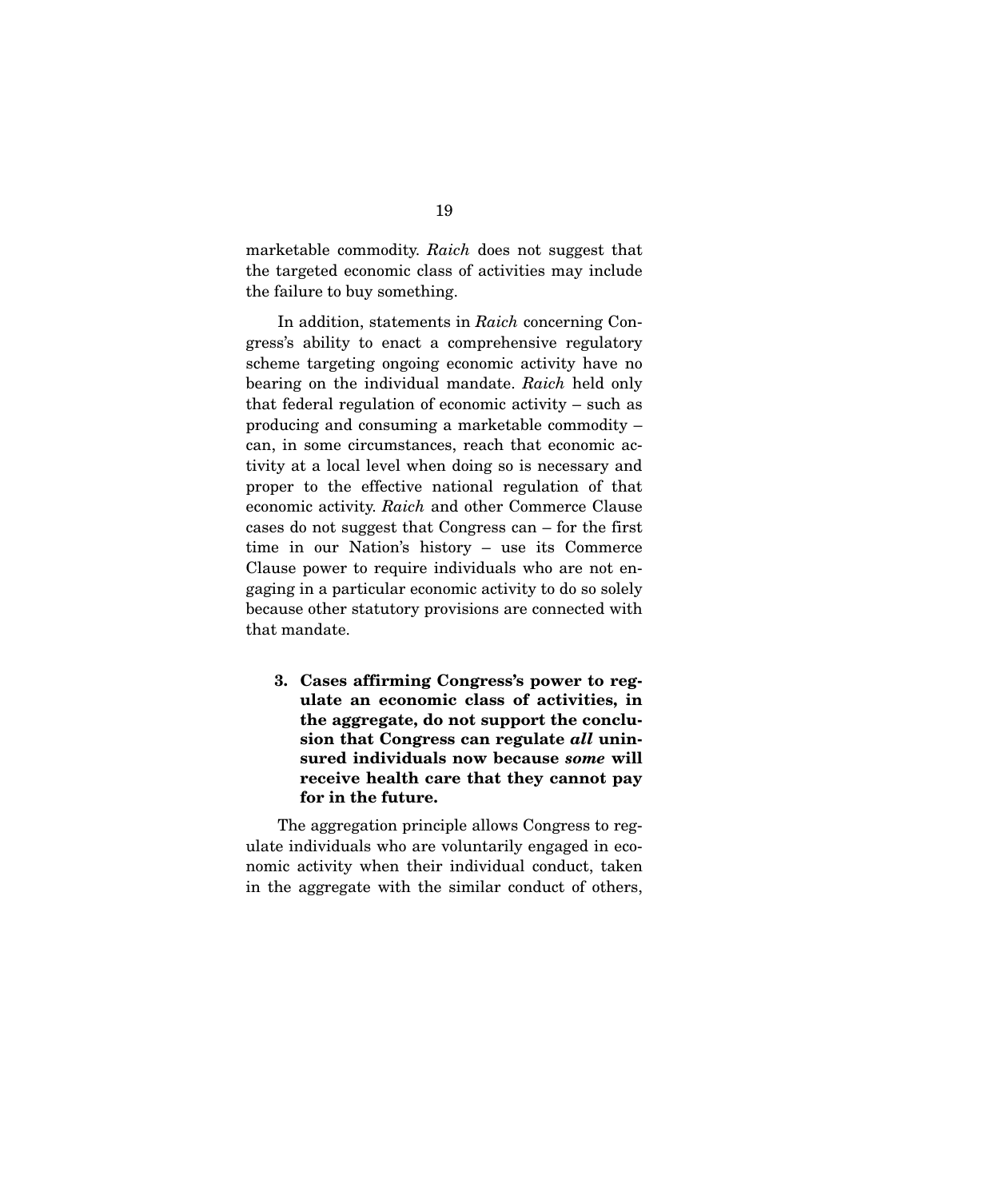substantially affects interstate commerce. *See, e.g., Lopez*, 514 U.S. at 561; *Hodel v. Va. Surface Mining & Reclamation Ass'n,* 452 U.S. 264, 277 (1981) (stating that local activity "may be regulated by Congress, where the activity, combined with like conduct by others similarly situated, affects commerce among the States. . . ."). Under this line of cases, the "class" that Congress can regulate consists of individuals who are *voluntarily* engaged in the relevant economic activity; Supreme Court jurisprudence does not suggest that Congress may reach individuals *who are not engaged in the relevant economic activity*. *See Raich*, 545 U.S. 1 (upholding regulation of individuals who grew marijuana); *Katzenbach v. McClung*, 379 U.S. 294, 300-02 (1964) (upholding regulation of individuals who operated restaurants); *Heart of Atlanta Motel v. United States*, 379 U.S. 241, 258 (1964) (upholding regulation of individuals who operated motels).

 In *Perez v. United States*, 402 U.S. 146 (1971), a loan shark argued that a federal law prohibiting extortionate credit transactions could not be applied to his local activities. This Court stated that, "[w]here the class of activities is regulated and that *class* is within the reach of federal power, the courts have no power 'to excise, as trivial, individual instances' of the class." *Id.* at 154 (citation omitted). This Court observed that, as a loan shark, "Petitioner is clearly *a member of the class which engages in 'extortionate credit transactions'* as defined by Congress. . . ." *Id.* at 153 (emphasis added). In other words, the relevant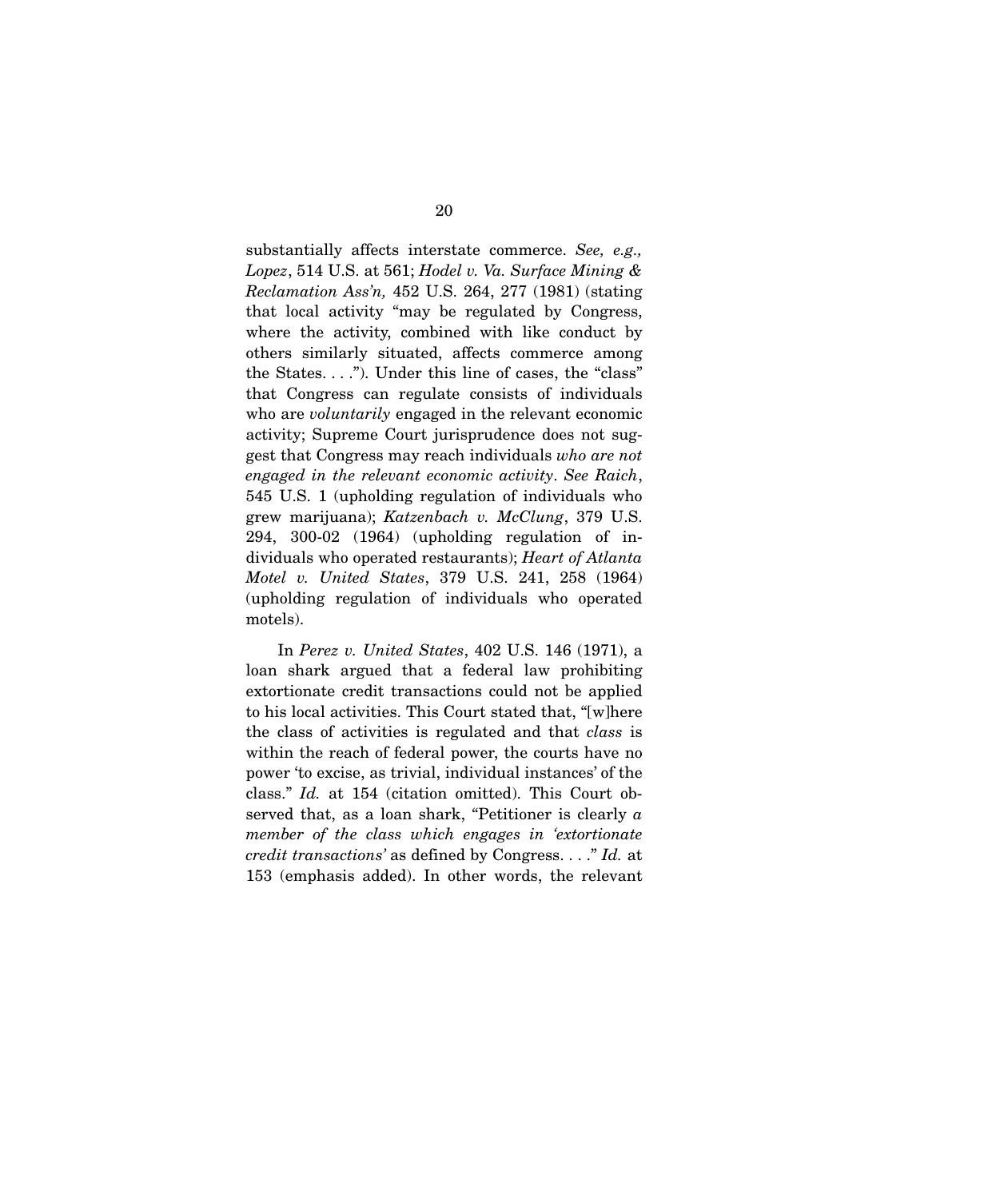"class" subject to regulation consists of those *who actually engage in the relevant economic conduct*. *See also United States v. Bruce*, 405 F.3d 145, 148 (3d Cir. 2005) ("The Supreme Court . . . reasoned that, as long as Perez was a 'member of the class which engages in 'extortionate credit transactions' as defined by Congress,' then the statute was properly applied.").

 The Federal Government erroneously imputes the future conduct of a small subset of uninsured individuals to the entire group of uninsured individuals, holding that Congress may force all uninsured individuals to maintain health insurance indefinitely because some uninsured individuals will engage in a certain type of economic activity in the future. The Federal Government's broad expansion of the aggregation principle finds no support in this Court's cases. While Congress has broad authority "[*w*]*here the class of activities is regulated* and that class is within the reach of federal power," *Raich*, 545 U.S. at 23 (emphasis added), the individual mandate does not regulate a class of economic activities; its application is not tied to any specific commercial transaction or economic conduct. Under the Federal Government's analysis, Congress could have regulated all individuals present within Montgomery County, Ohio, because some of those individuals (such as Roscoe Filburn, a party in *Wickard*) would grow too much wheat in the future, and, inevitably, they would all eat American-grown wheat at some point in their lives. The Federal Government's approach ignores the fact that, while Filburn subjected himself to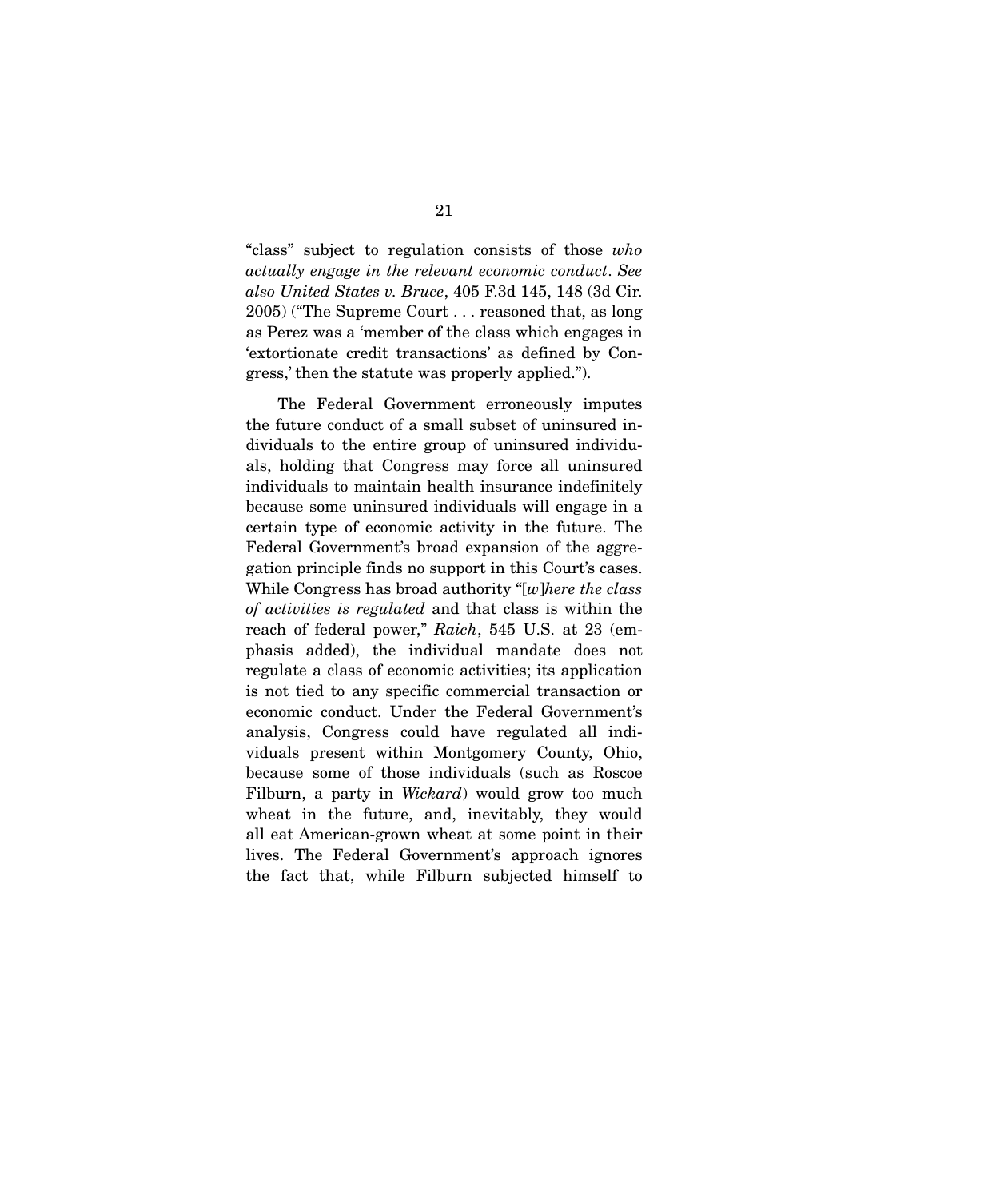Congressional authority by growing wheat, the application of the individual mandate is not triggered by any voluntary economic activity.

 Moreover, in cases such as *Heart of Atlanta Motel*  and *Katzenbach*, an individual's voluntary economic activity (operating a hotel, restaurant, etc.) is what brought him or her within the reach of Congress's regulatory power, and only for the duration of that economic activity. 379 U.S. 241; 379 U.S. 294. Congress could not have imposed regulatory mandates upon all Americans who have business degrees on the theory that Americans with business degrees, in the aggregate, operate (or may operate in the future) many businesses that substantially affect interstate commerce.

 If, for the first time in our country's history, the Commerce Clause is interpreted to authorize Congress to regulate all Americans, for their entire lives, regardless of the lack of relevant current economic or commercial activity by those regulated, Congress would have "a plenary police power that would authorize enactment of every type of legislation," one "of the sort retained by the States." *Lopez*, 514 U.S. at 566-67.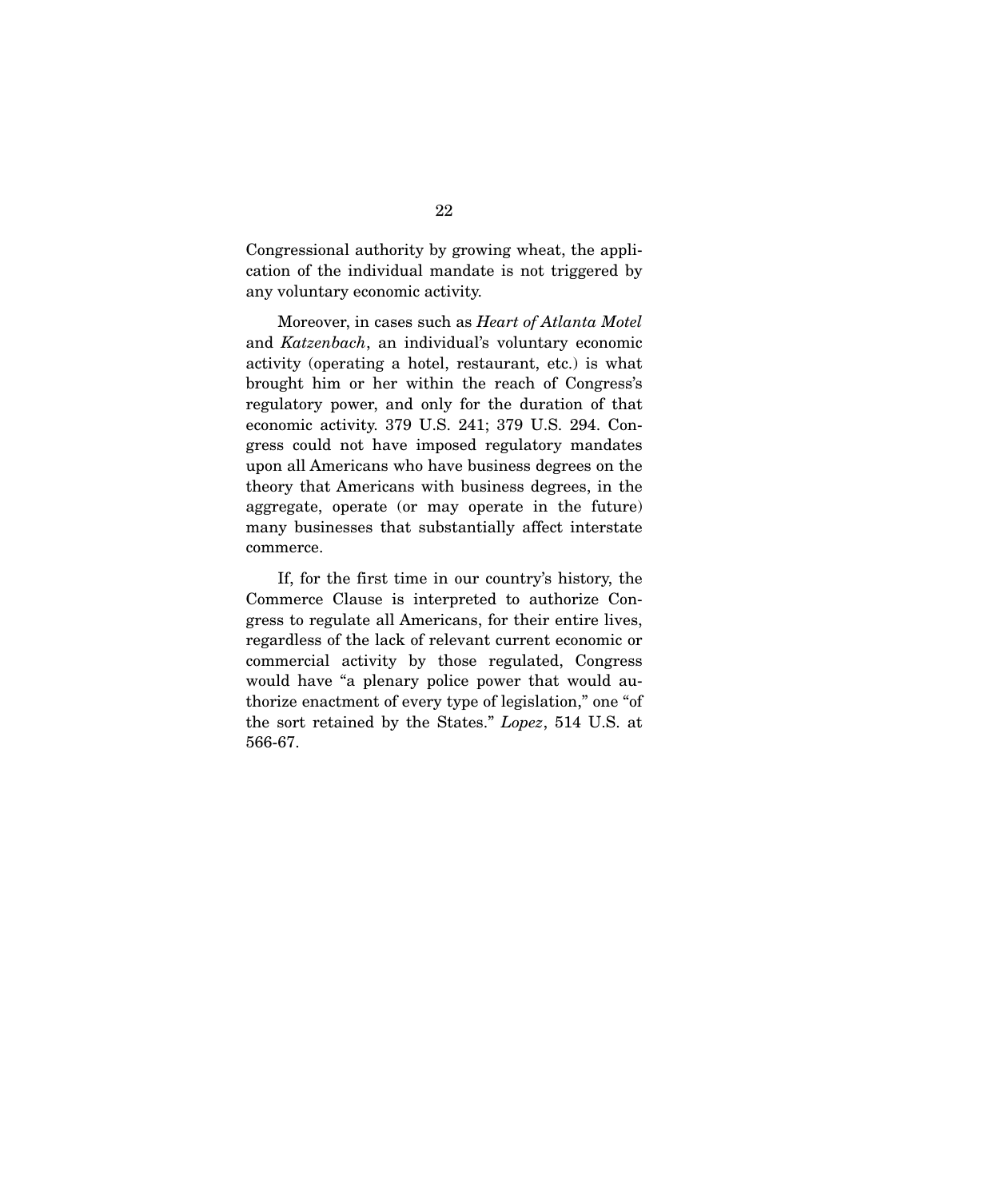## **4. There is no support for the Federal Government's conclusion that Congress can regulate all Americans now, and indefinitely for their entire lives, based on their "inevitable" future participation in a market.**

The perceived inevitability of an individual's participation in a market at some point in his or her lifetime does not give Congress plenary authority to regulate that individual *for his or her entire lifetime*. The implications of this unprecedented line of reasoning are stunning. There are countless markets in which virtually all Americans will, at some point in their lives, take part, such as markets for food, water, clothing, transportation, housing, education, jobs, utilities, and recreation, to name a few. Congress has no authority to regulate the intricacies of all Americans' daily lives and mandate their purchases simply because they will, at some point, participate in the market for these items and services. Congress may regulate commercial or economic activities *when they occur*; Congress cannot impose onerous mandates on all Americans, owing to their mere existence, on the premise that all Americans will engage in interstate commerce at some point.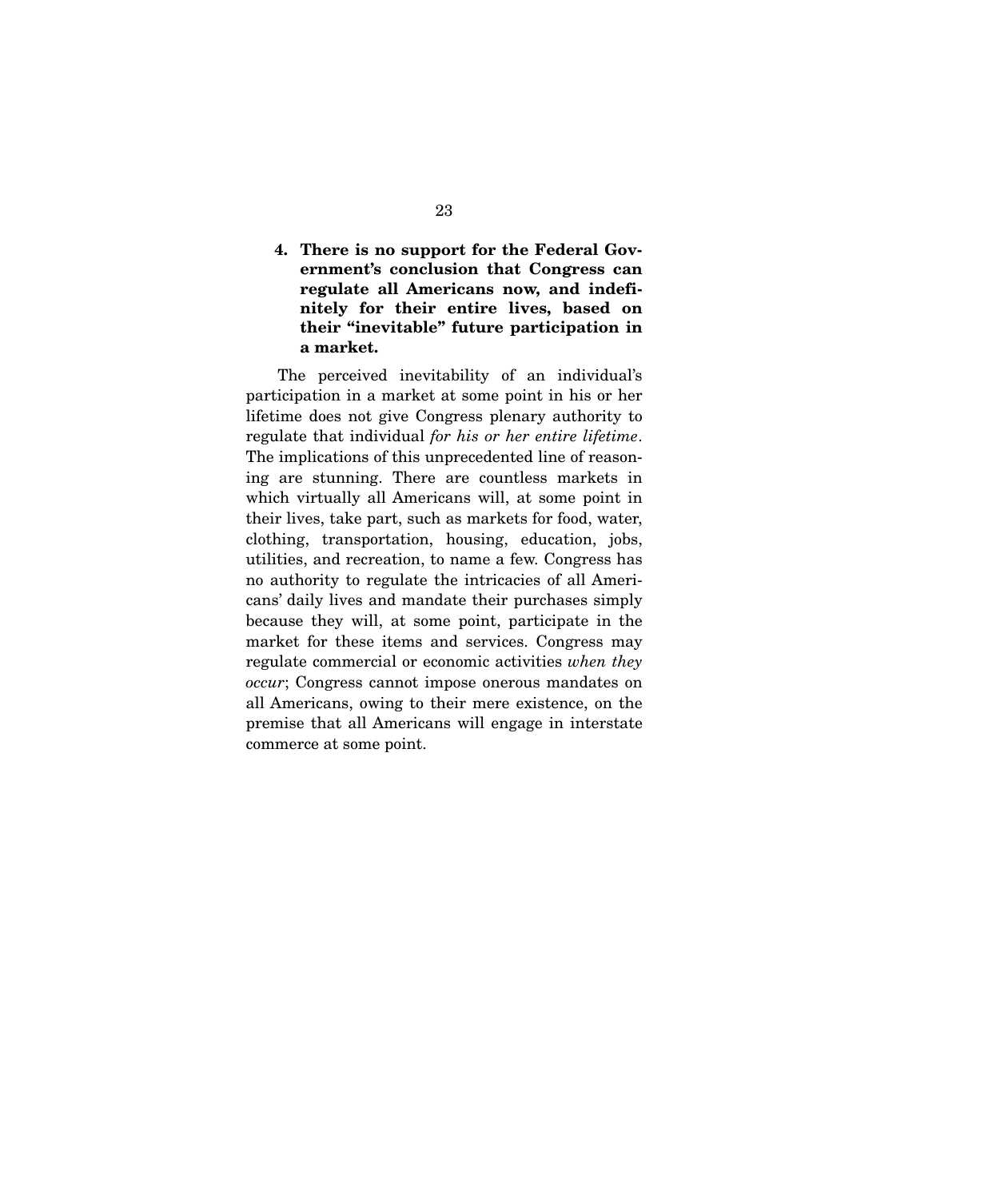## **5. As in** *Lopez* **and** *Morrison***, the Federal Government's arguments lack a judiciallyenforceable limiting principle and, if accepted, would give rise to a federal police power.**

As the Eleventh Circuit properly noted, this Court has emphasized the need to identify clear limiting principles when assessing a purported exercise of the Commerce Clause power to prevent the conversion of that power into "a general police power of the sort retained by the States." *Lopez*, 514 U.S. at 567; *see also id.* at 578 (Kennedy, J., concurring) (stating that "the federal balance is too essential a part of our constitutional structure and plays too vital a role in securing freedom for us to admit inability to intervene when one or the other level of Government has tipped the scales too far"). The Constitution's creation of a system of dual sovereignty is based upon the premise that "a healthy balance of power between the States and the Federal Government will reduce the risk of tyranny and abuse from either front." *Gregory v. Ashcroft*, 501 U.S. 452, 458 (1991); *see also Morrison*, 529 U.S. at 616, n.7 (characterizing the principle of dual sovereignty as a "central principle of our constitutional system. . . . crafted . . . so that the people's rights would be secured by the division of power").

 The Federal Government's novel theory of virtually unlimited Commerce Clause power is at odds with the Constitution's delegation of a few, limited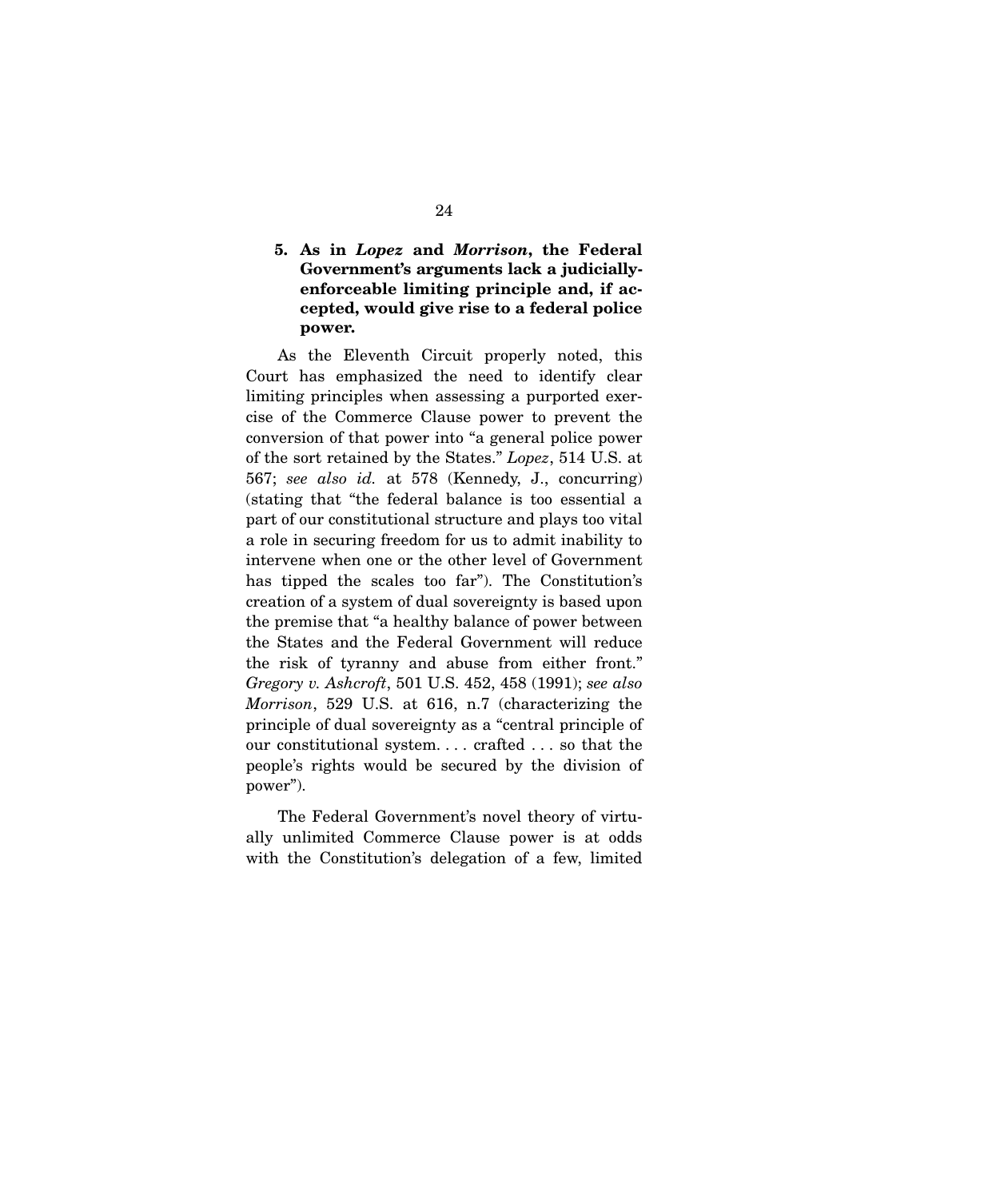powers to the federal government. As James Madison noted in *Federalist No. 45*,

[t]he powers delegated by the proposed Constitution to the federal government, are few and defined. Those which are to remain in the State governments are numerous and indefinite. . . . The powers reserved to the several States will extend to all the objects which, in the ordinary course of affairs, concern the lives, liberties, and properties of the people, and the internal order, improvement, and prosperity of the State.

*The Federalist No. 45*, at 241 (James Madison) (George Carey & James McClellan eds., 2001). The Federal Government's analysis of the Commerce Clause would bestow upon Congress "numerous and indefinite" powers to regulate "the lives, liberties, and properties of the people," while leaving the States to regulate only that which Congress declines, for the moment, to regulate. *See id.* 

A purported limiting principle that the Federal Government has offered is the fact that federal law mandates that doctors and hospitals provide certain services, regardless of the recipient's ability to pay, 42 U.S.C. § 1395dd, while Congress has not imposed similar mandates outside of the health care system. This purported limiting principle is illusory, as it is based solely upon the fact that, at present, Congress has elected to impose a provider mandate regarding emergency health care but not other goods or services. This Court rejected a similar argument in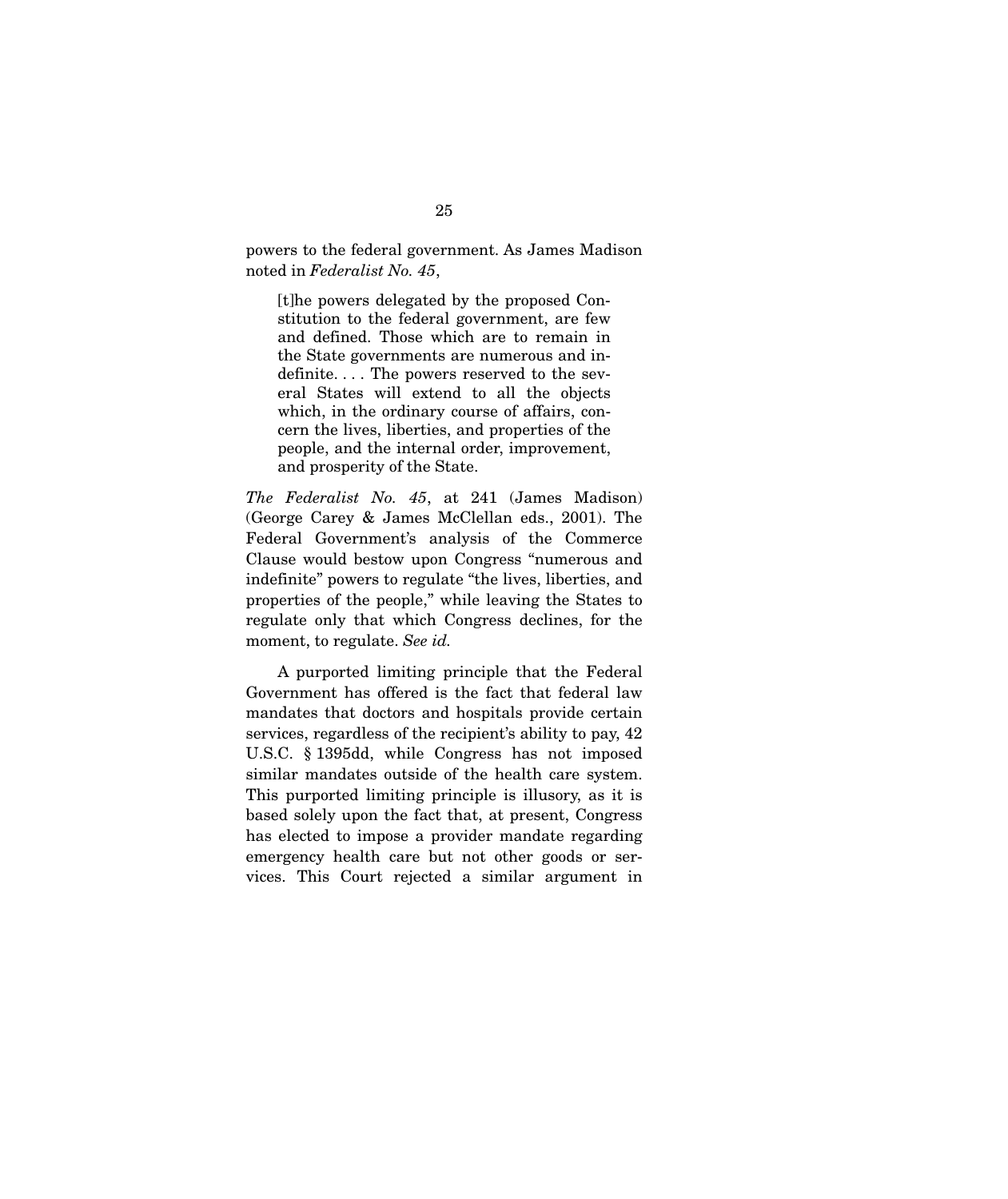*Morrison*. Although the statute prohibited its application in family law cases, this Court noted, "[u]nder our written Constitution, however, the limitation of congressional authority is not solely a matter of legislative grace." *Morrison*, 529 U.S. at 616; *see also id.* at 616, n.7 (noting that courts have the authority to decide whether Congress has *exceeded the outer bounds of its power*, while "political accountability is and has been the only limit on Congress' exercise of the commerce power *within that power's outer bounds*"). Congress cannot support an unconstitutional assertion of power by simply making a nonbinding promise not to go even further in the future. *Cf. United States v. Stevens*, 130 S. Ct. 1577, 1591 (2010) ("We would not uphold an unconstitutional statute merely because the Government promised to use it responsibly.").

 The findings Congress set forth to support the individual mandate also illustrate the limitless bounds of Congress's power under the Federal Government's theory. Congress stated that "[t]he economy loses up to \$207,000,000,000 a year because of the poorer health and shorter lifespan of the uninsured," and declared that the individual mandate would "significantly reduce this economic cost." 42 U.S.C. § 18091(2)(E). If the economic impact of Americans' poor health provided a sufficient basis for Congress to mandate that individuals buy health insurance, Congress could also mandate that individuals take other actions considered necessary to improve health and lengthen life expectancies – such as requiring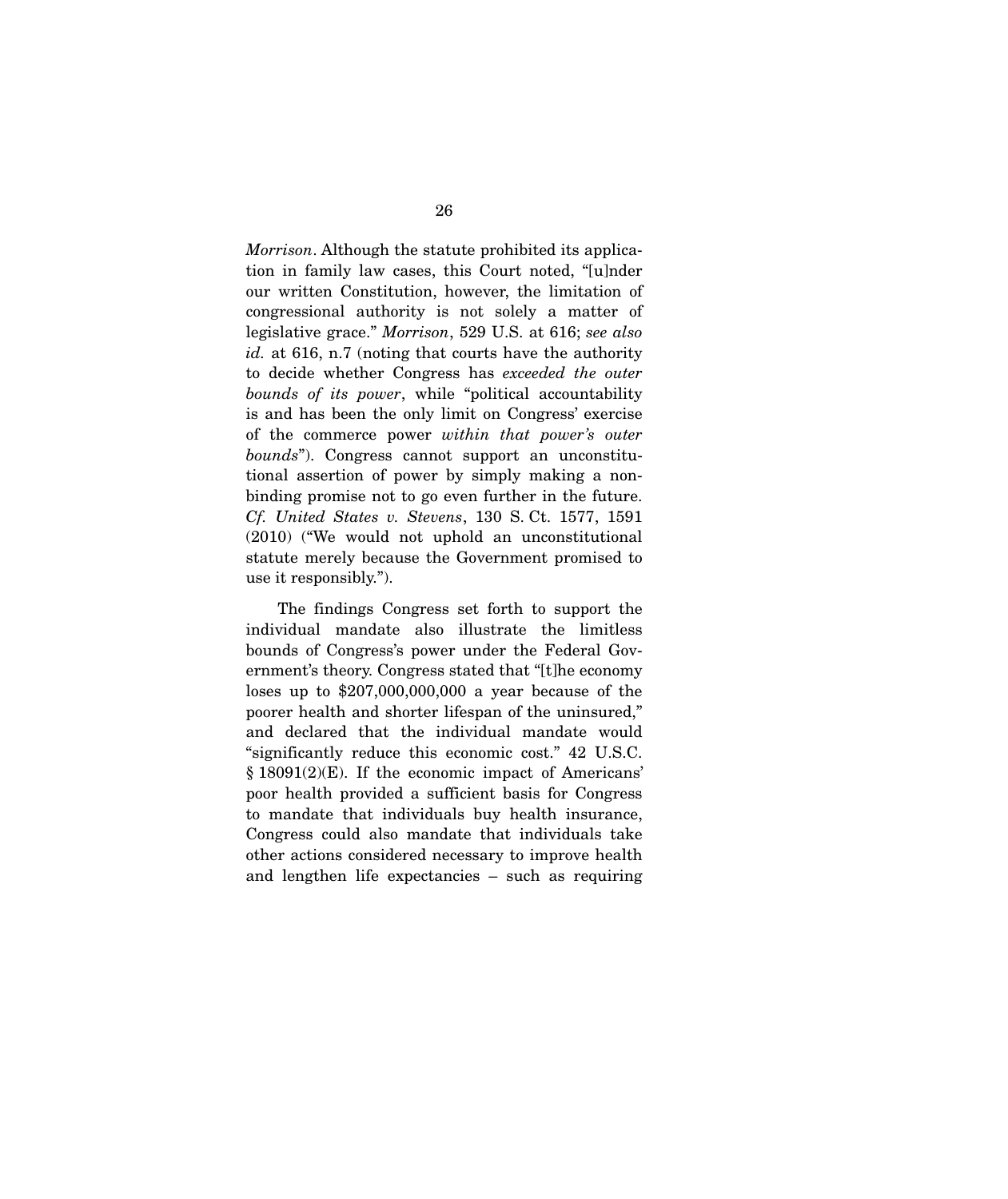Americans to buy a gym membership, keep a specific body weight, or maintain a healthier diet – or pay penalties for failing to do so.

 Congress also alleged that the individual mandate would lower the cost of health insurance premiums for those who buy insurance by reducing cost-shifting. 42 U.S.C.  $\S$  18091(2)(F). The Federal Government made a similar cost-shifting argument in *Lopez*, 514 U.S. at 563-64, but this Court held that Congress can only reach "*economic activity*" that substantially affects interstate commerce; neither gun possession nor lawful presence in the United States is economic activity.

 In a similar vein, Congress declared that requiring individuals to buy health insurance will benefit those who participate in the health insurance market in various ways, such as by "creating effective health insurance markets in which improved health insurance products ... can be sold," "reduc[ing] administrative costs[,] and lower[ing] health insurance premiums." 42 U.S.C. § 18091(2)(I), (J). Similar arguments, however, could be made for virtually any market, as forcing unwilling participants into a market would likely benefit voluntary market participants in a variety of ways.

 In sum, the individual mandate's unprecedented requirement to buy a product from a private company is inconsistent with our constitutional tradition. Although the ACA is the first federal law relying on the Commerce Clause to cross the line between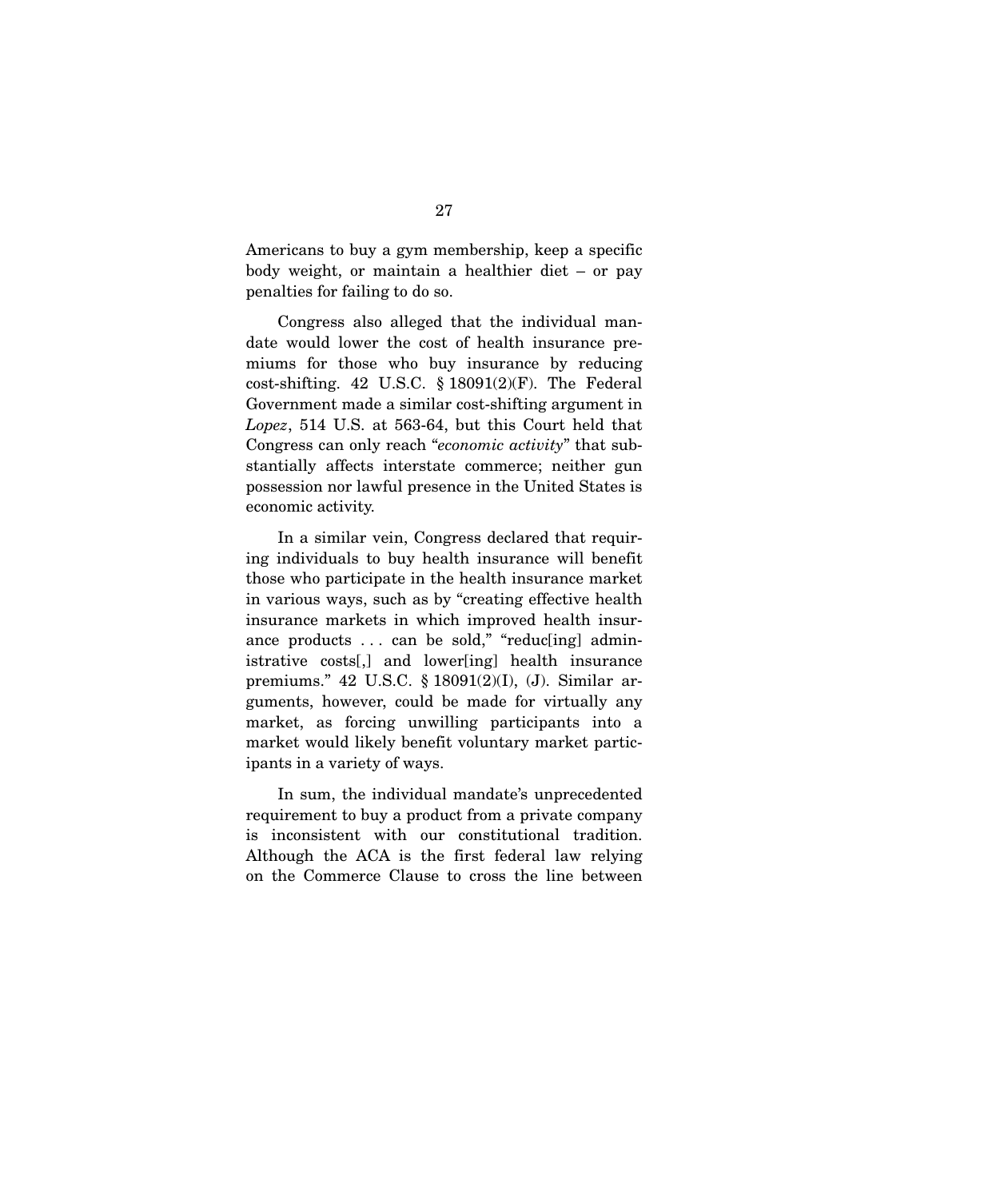*encouraging* increased market activity and *mandating* individual purchases, it will certainly not be the last if the individual mandate is upheld.

### **B. The individual mandate is not authorized by the Necessary and Proper Clause.**

Article I, Section 8 grants Congress the power "[t]o make all Laws which shall be necessary and proper for carrying into Execution the foregoing Powers, and all other Powers vested by this Constitution in the Government of the United States, or in any Department or Officer thereof." The individual mandate exceeds Congress's authority under this Clause, a provision that this Court has characterized as "the last, best hope of those who defend *ultra vires* congressional action." *Printz*, 521 U.S. at 923.

 Although the Federal Government has focused its attention on the alleged necessity of the individual mandate to avoid negative consequences that other portions of the ACA would create, *necessity* is only half of the equation; a federal law must also be *proper* (*i.e.*, consistent with the letter and spirit of the Constitution and our system of dual sovereignty) to be within the scope of the Necessary and Proper Clause. *McCulloch v. Maryland*, 17 U.S. (4 Wheat.) 316, 421 (1819); *see also Printz*, 521 U.S. at 923-24 (noting that a law is not "proper" if it "violates the principle of state sovereignty"). Given the wide-ranging implications of the arguments offered in support of the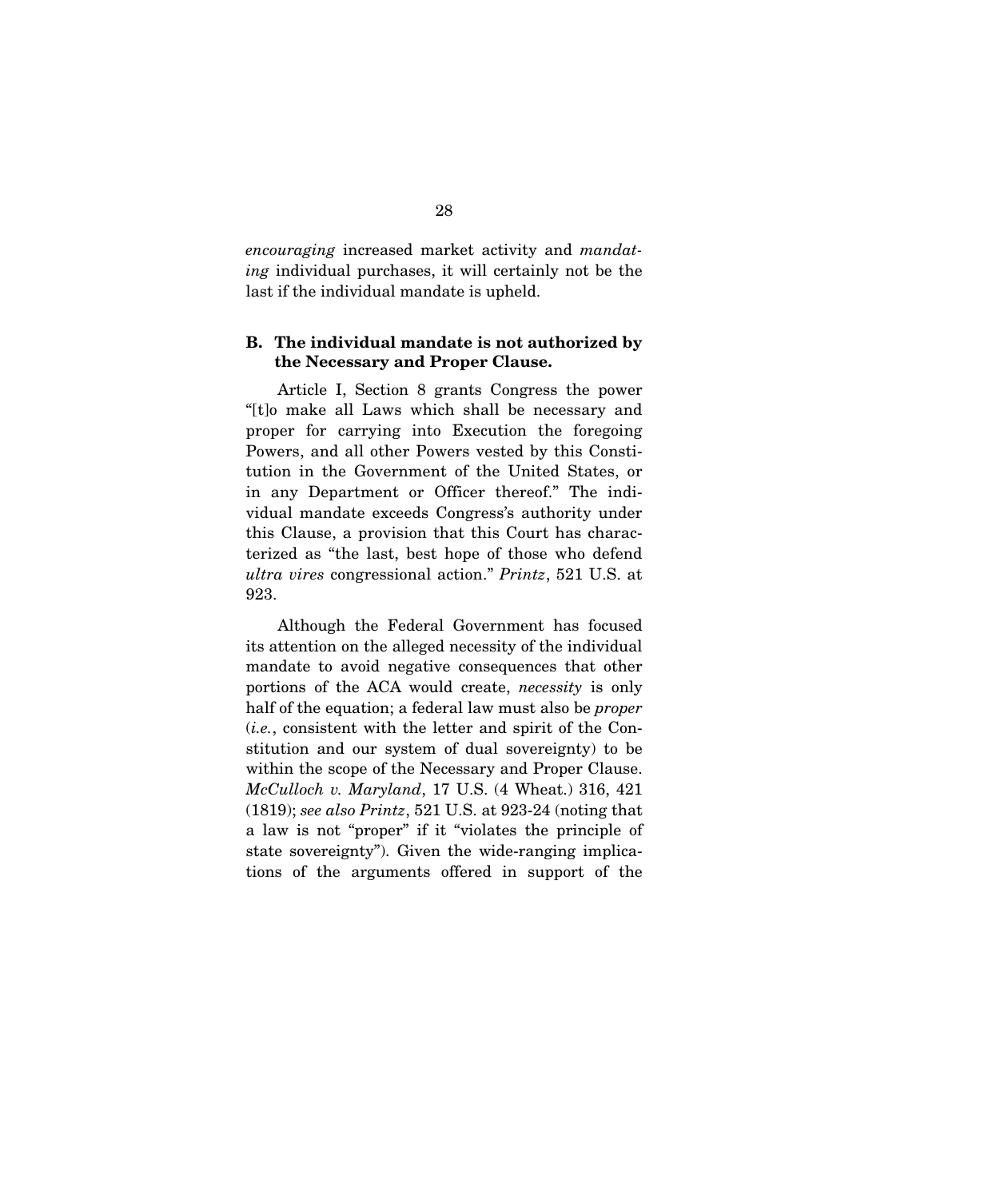individual mandate, the fact that the Commerce Clause does not authorize the individual mandate (as discussed previously) is strong evidence that it also exceeds the scope of the Necessary and Proper Clause.

 In *United States v. Comstock*, 130 S. Ct. 1949 (2010), this Court upheld a federal civil commitment statute that authorized the continued detention of mentally ill, sexually dangerous federal prisoners beyond their normal release date. This Court based its conclusion "on five considerations, taken together":

(1) the breadth of the Necessary and Proper Clause, (2) the long history of federal involvement in this arena, (3) the sound reasons for the statute's enactment in light of the Government's custodial interest in safeguarding the public from dangers posed by those in federal custody, (4) the statute's accommodation of state interests, and (5) the statute's narrow scope.

#### *Id.* at 1965.

 Regarding the first factor, this Court stated that "the Necessary and Proper Clause grants Congress broad authority to enact federal legislation." *Id.* at 1956. This Court quoted *McCulloch*, which stated, " '[l]et the end be legitimate, let it be within the scope of the constitution, and all means which are appropriate, which are plainly adapted to that end, which are not prohibited, but consist with the letter and spirit of the constitution, are constitutional.'" *Id.* (quoting *McCulloch*, 17 U.S. at 421). A statute based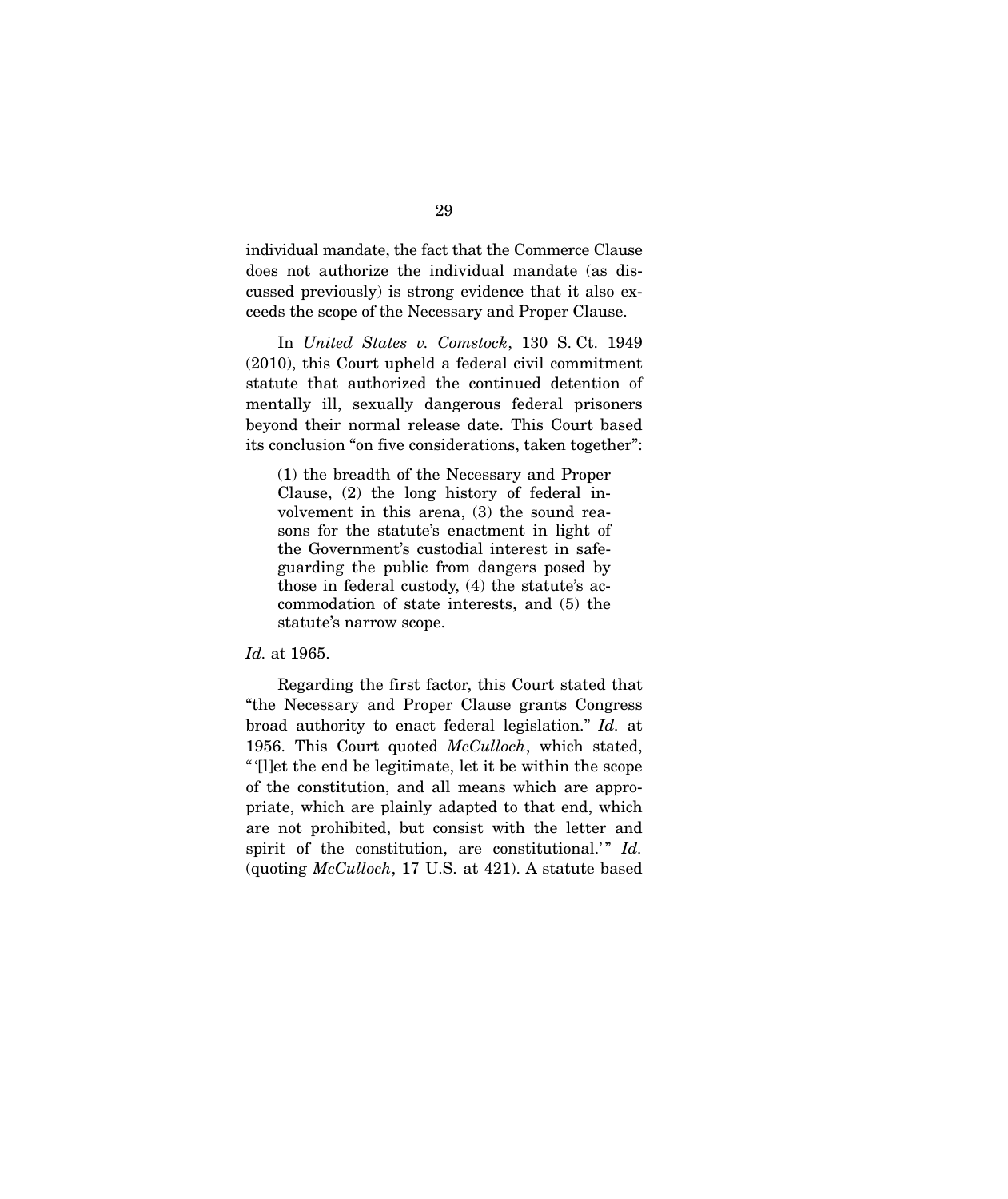upon the Necessary and Proper Clause must be "a means that is rationally related to the implementation of a constitutionally enumerated power." *Id.* 

With regard to the second and third factors, this Court characterized the statute as "a modest addition to a set of federal prison-related mental-health statutes that have existed for many decades." *Id.* at 1958. The statute was a relatively minor supplement to another statute "which, since 1949, has authorized the post-sentence detention of federal prisoners who suffer from a mental illness and who are thereby dangerous (whether sexually or otherwise)." *Id.* at 1961. The statute satisfied "'review for means-end rationality'" because it "represent[ed] a rational means for implementing a constitutional grant of legislative authority." *Id.* at 1962. This Court held that the statute was "reasonably adapted" to "Congress' power to act as a responsible federal custodian." *Id.* at 1961.

 This Court also held that the statute met the fourth factor of "properly account[ing] for state interests." *Id.* at 1962. The statute "require[d] *accommodation* of state interests" by providing the State in which the prisoner lived or was tried with a right to assume responsibility for the prisoner, which would end federal government involvement. *Id.* at 1962; *see also id.* at 1967-68 (Kennedy, J., concurring) ("It is of fundamental importance to consider whether essential attributes [of federalism] are compromised by the assertion of federal power under the Necessary and Proper Clause; if so, that is a factor suggesting that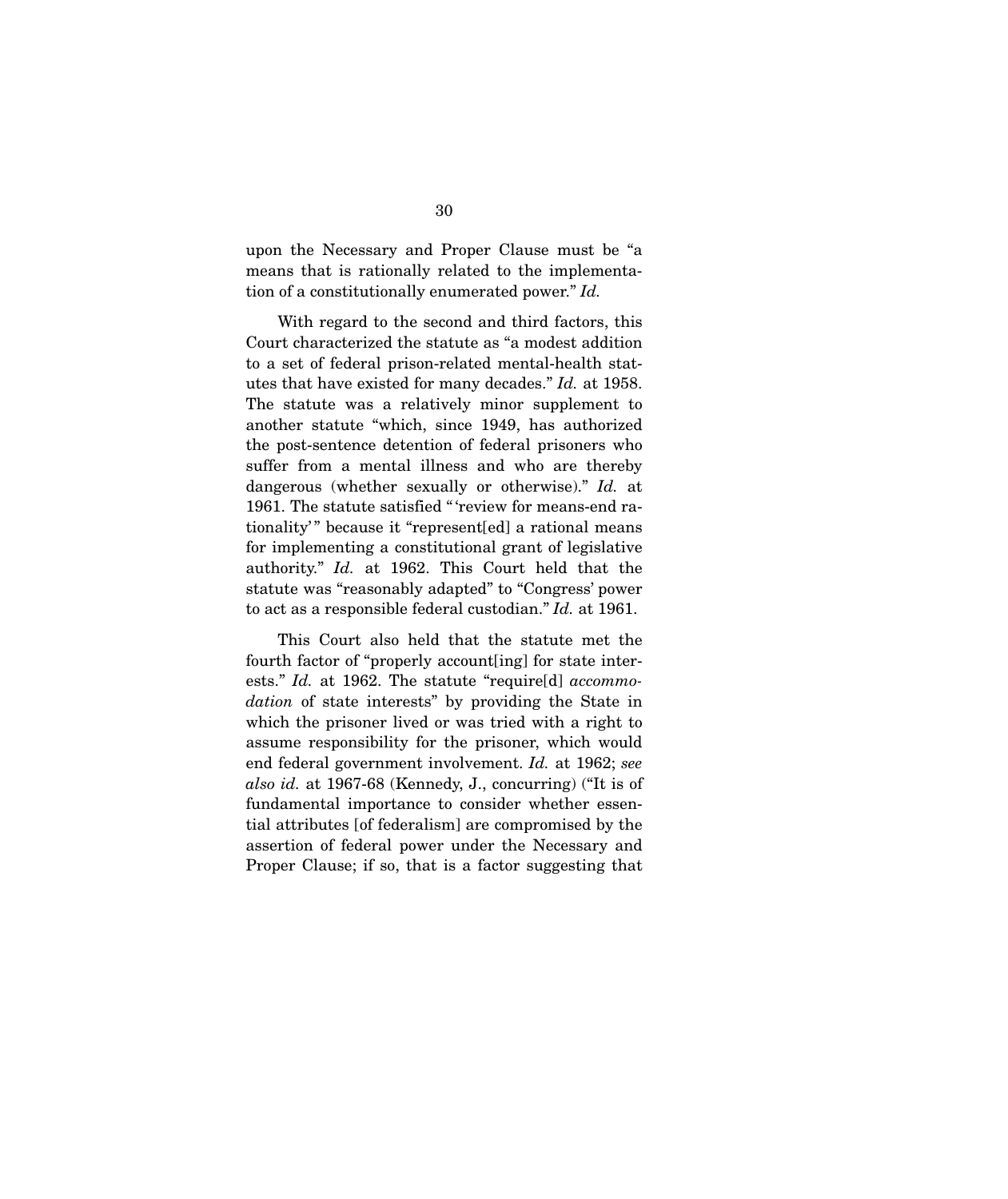the power is not one properly within the reach of federal power.").

 Finally, this Court held that "the links between [the statute] and an enumerated Article I power are not too attenuated. Neither is the statutory provision too sweeping in its scope." *Id.* at 1963. The link between the power to imprison offenders and the power to ensure that they do not endanger the safety of other prisoners or the public is a close one. *Id.* at 1964. Importantly, this Court's holding would not "confer[ ] on Congress a general 'police power, which the Founders denied the National Government and reposed in the States'" because the statute was "narrow in scope." *Id.* (quoting *Morrison*, 529 U.S. at 618). The statute had "been applied to only a small fraction of federal prisoners," and its reach was "limited to individuals already in the custody of the Federal Government." *Id.* (citations omitted). As such, this Court concluded that the statute was "a reasonably adapted and narrowly tailored means of pursuing the Government's legitimate interest as a federal custodian in the responsible administration of its prison system." *Id.* at 1965.

 The individual mandate fails the *Comstock* factors and, therefore, exceeds Congress's authority under the Necessary and Proper Clause. Unlike the statute at issue in *Comstock*, the individual mandate is not "a modest addition" to previous federal law but rather is "sweeping in its scope." *Id.* at 1958, 1963. There is no history at all of congressional mandates based upon the Commerce Clause requiring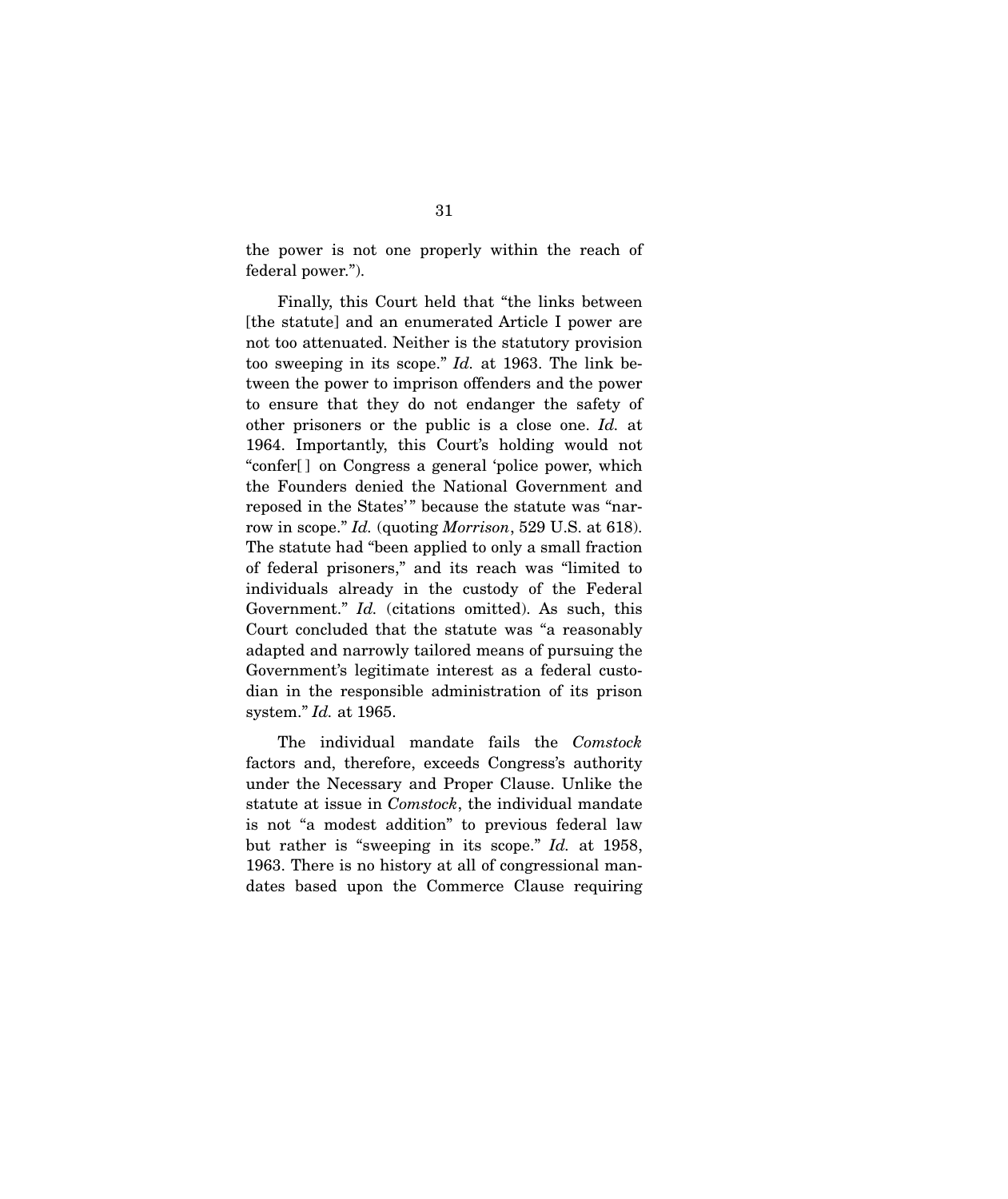individuals to purchase a good or service from a private company for the rest of their lives. *See also Lopez*, 514 U.S. at 563 (finding it significant that the Act "plows thoroughly new ground and represents a sharp break with the long-standing pattern of federal firearms legislation."). It takes an immense (and unconstitutional) leap to go from imposing regulations upon the health insurance industry to mandating individual participation in the health insurance market.

 Moreover, the individual mandate tramples upon State interests. Before the individual mandate, States were free to determine whether to adopt a mandatory insurance system similar to Massachusetts's or maintain a voluntary free market system. *See* 42 U.S.C.  $§ 18091(2)(D)$ . That is no longer the case. If the individual mandate is upheld, many similar federal laws requiring individuals to buy goods or services would be possible (perhaps likely), further eroding State and local government authority in favor of a broad federal police power.

 In addition, the Constitution does not give Congress *carte blanche* to enact any provision of its choosing so long as it bears some connection to a larger regulatory scheme. *See generally Comstock*, 130 S. Ct. at 1970 (Alito, J., concurring) ("The Necessary and Proper Clause does not give Congress *carte blanche*."). The individual mandate's findings section declares: "[T]he Federal Government has a significant role in regulating health insurance. [The individual mandate] is an essential part of this larger regulation of economic activity, and the absence of the requirement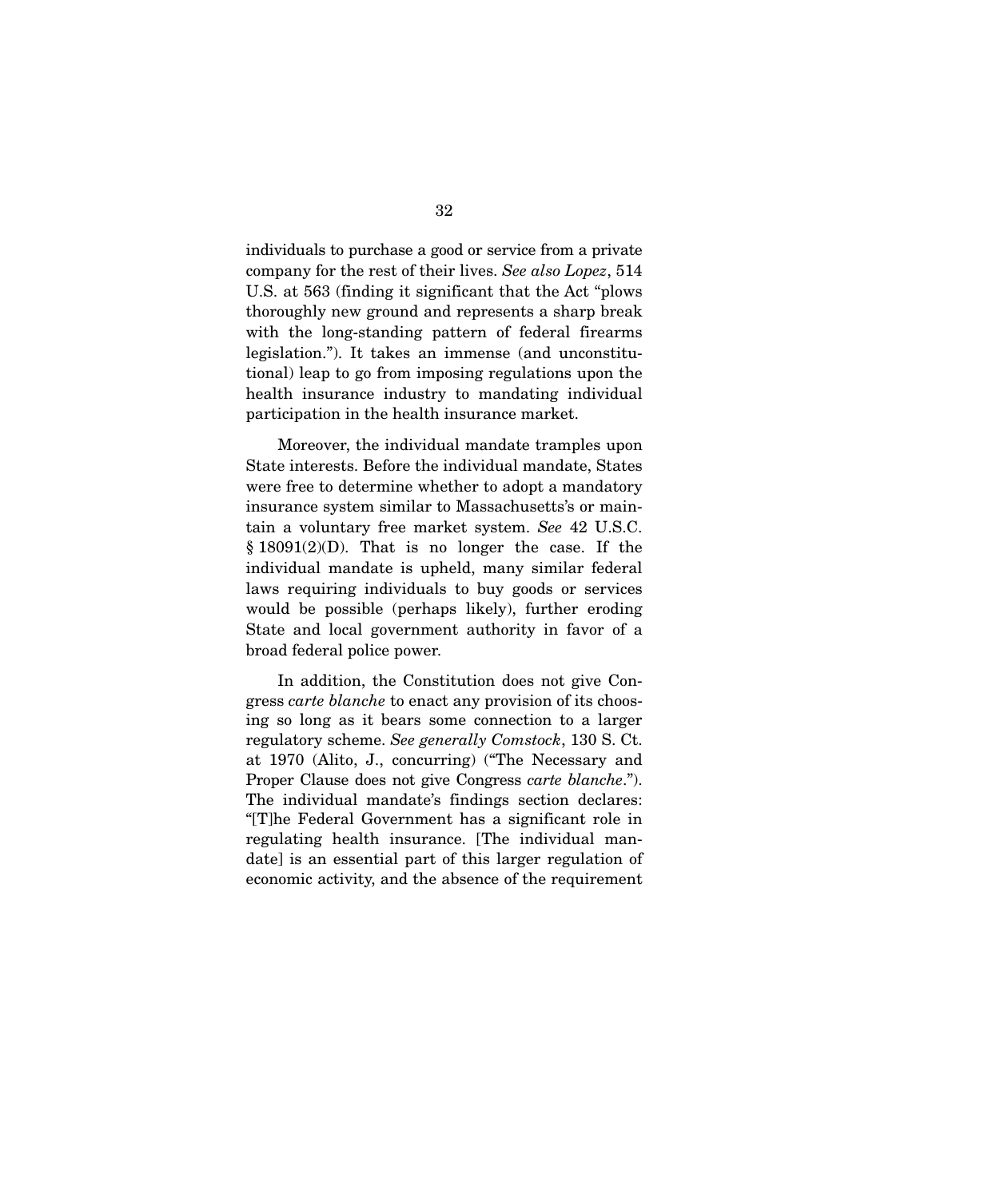would undercut Federal regulation of the health insurance market." 42 U.S.C. § 18091(2)(H). Congress made a similar argument with respect to the individual mandate's connection to ACA provisions prohibiting insurance companies from denying coverage based upon preexisting medical conditions. 42 U.S.C. § 18091(2)(I). The implications of this line of reasoning are far-reaching for the reasons stated above with respect to the Commerce Clause. Such a broad, unprecedented assertion of power clearly fails the test for "means-end rationality," *see Comstock*, 130 S. Ct. at 1961-62, and is by no means "appropriate" or "consist[ent] with the letter and spirit of the constitution," *McCulloch*, 17 U.S. at 421. In a word, the individual mandate is not *proper*. It is unconstitutional, and the Eleventh Circuit's ruling on this point should be affirmed. $3$ 

--------------------------------- ♦ ---------------------------------

<sup>3</sup> Section 5000A is not supported by Congress's taxing power either. The character of Section 5000A's penalty is not one of a tax, but one of a regulatory penalty: (1) Congress replaced the term "tax" with the term "penalty" in the final version of Section 5000A; (2) Congress used the term "tax" to describe other exactions in the ACA; (3) Congress expressly relied on its Commerce Clause power, not its taxing power, to enact Section 5000A; (4) Congress deleted traditional IRS enforcement methods (such as criminal penalties, liens, and levies) for failure to pay the penalty; and (5) Congress did not identify in the ACA any revenue that would be raised from this penalty, whereas Congress specifically listed seventeen other revenue-generating provisions in the ACA. *E.g.*, *Florida v. United States Dep't of Health & Human Servs.*, 716 F. Supp. 2d 1120, 1139-40 (N.D. Fla. 2010); *U.S. Citizens Ass'n v. Sebelius,* 754 F. Supp. 2d 903, 911-24 (N.D. Ohio 2010).